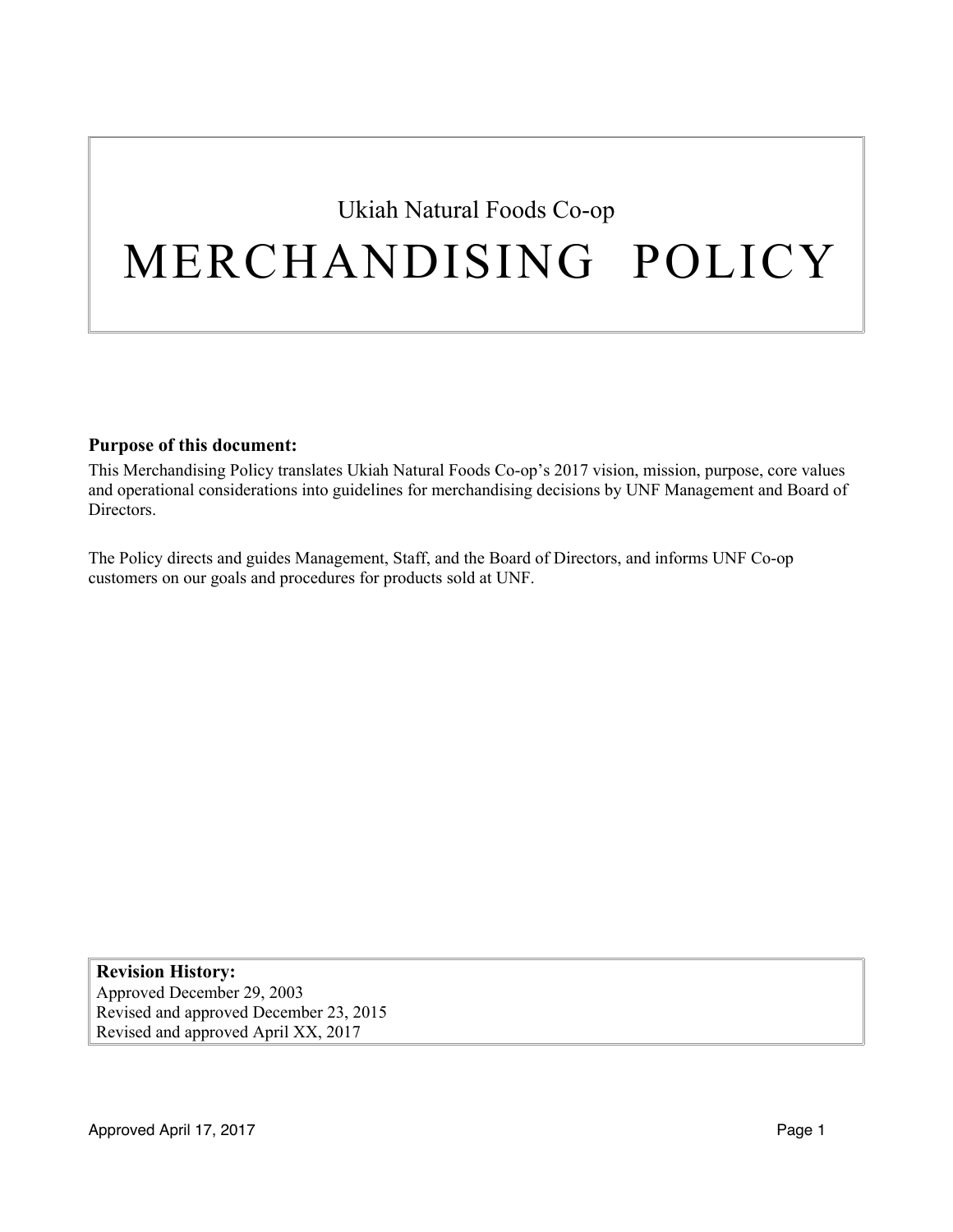### **Table of Contents:**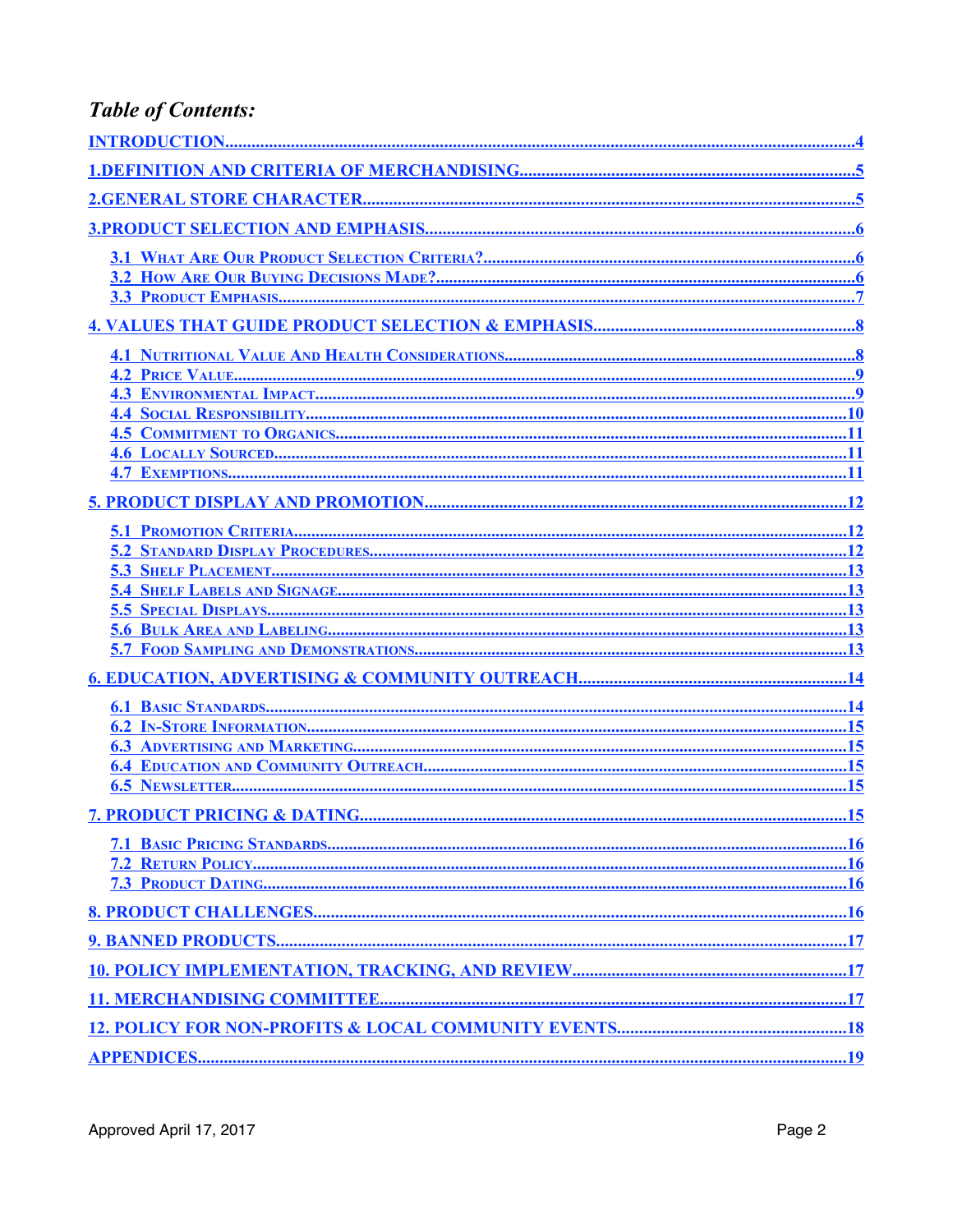| A. POLICY STATEMENT ON GENETICALLY-MODIFIED ORGANISMS (GMO) IN FOODS19 |  |
|------------------------------------------------------------------------|--|
|                                                                        |  |
|                                                                        |  |
|                                                                        |  |
|                                                                        |  |
|                                                                        |  |
|                                                                        |  |
|                                                                        |  |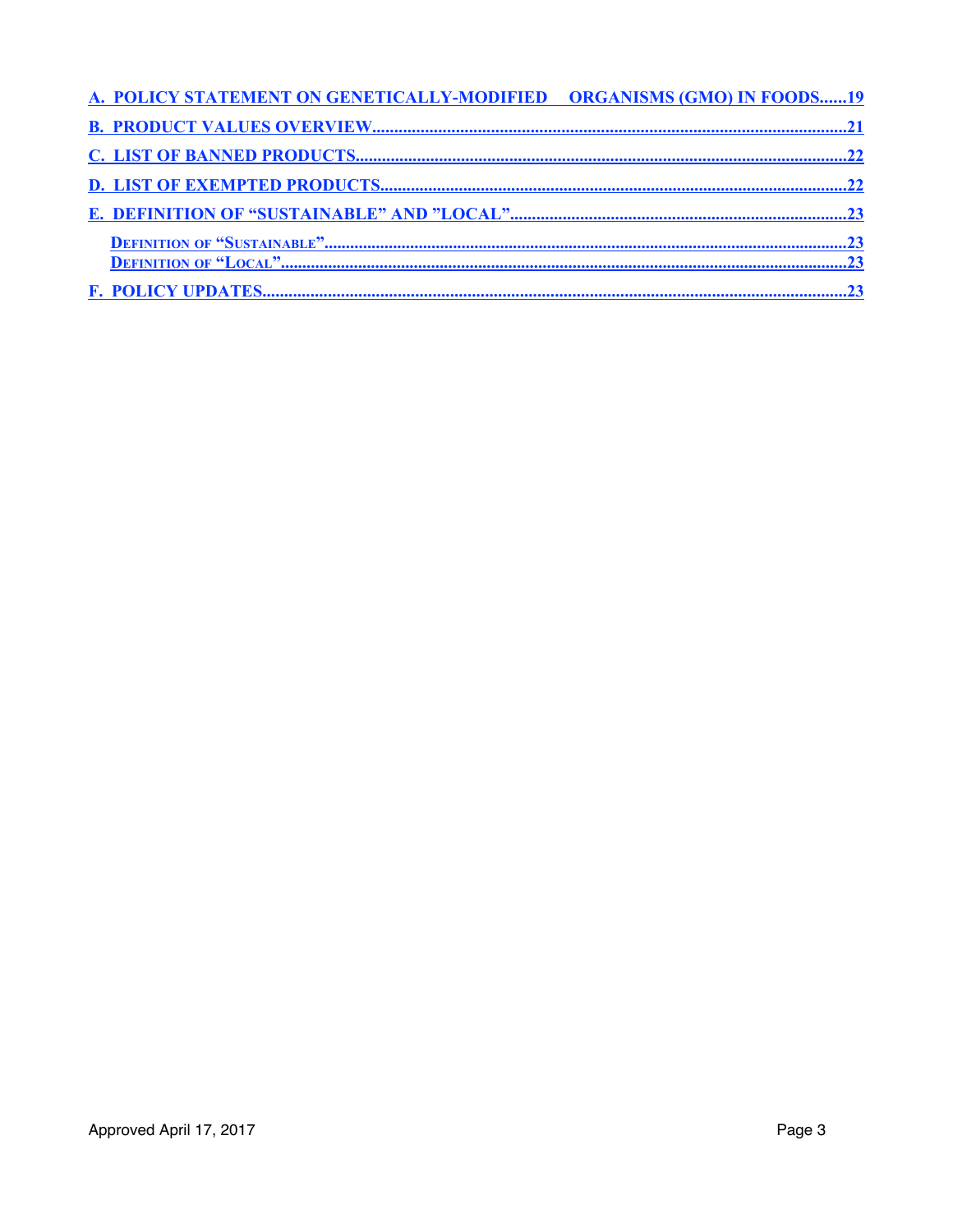## **INTRODUCTION**

Ukiah Natural Foods Co-op strives to:

- provide high quality food and products at the most affordable prices;
- support local and organic farmers and other socially conscious suppliers and producers;
- inform customers through honest and educational merchandising.

Ukiah Natural Foods Co-op is owned and operated by its member-owners for their personal and collective benefit, and the whole community. Our cooperative retail store acts as the buying and distributing agent for our member-owners and customers rather than the selling agent for wholesalers, producers, and financiers. UNF Coop is proud to maintain guidelines for product selection that are both meaningful and flexible. The Co-op strives to accommodate the diverse diets of our customers, while contributing to environmentally-sound food production and healthy lifestyles.

UNF Co-op does not exist to make a profit although it needs to make a profit to exist. Profit is necessary to finance growth and renewal. The equally important goal of customer service must be balanced for the Co-op to remain viable. This balance fundamentally differs from a profit-motivated supermarket's goal of maximizing sales and return on shareholder investment to the detriment of customer value.

We are also aware that the practical aspects of purchasing for a full-service grocery make it impossible to fulfill any individual's idea of "perfection." We strive to balance many factors involved in purchasing including: our goals and core values; the needs and desires of our customers; and the product history. For the most part, we do not perceive simple categories of "good" or "bad," but make our choices based on a variety of factors. We welcome product information and feedback from our customers. At the same time, we ask that customers recognize our good intentions and the complexity of our task.

Our merchandising decisions and actions will be consistent with the vision, purpose, core values and goals of UNF Co-op as agreed to by the Management team and Board of Directors.

This Merchandising Policy is designed as a tool to help UNF Co-op Staff, Management and Board work cooperatively toward these goals. We invite feedback and input on our merchandising policies and decisions.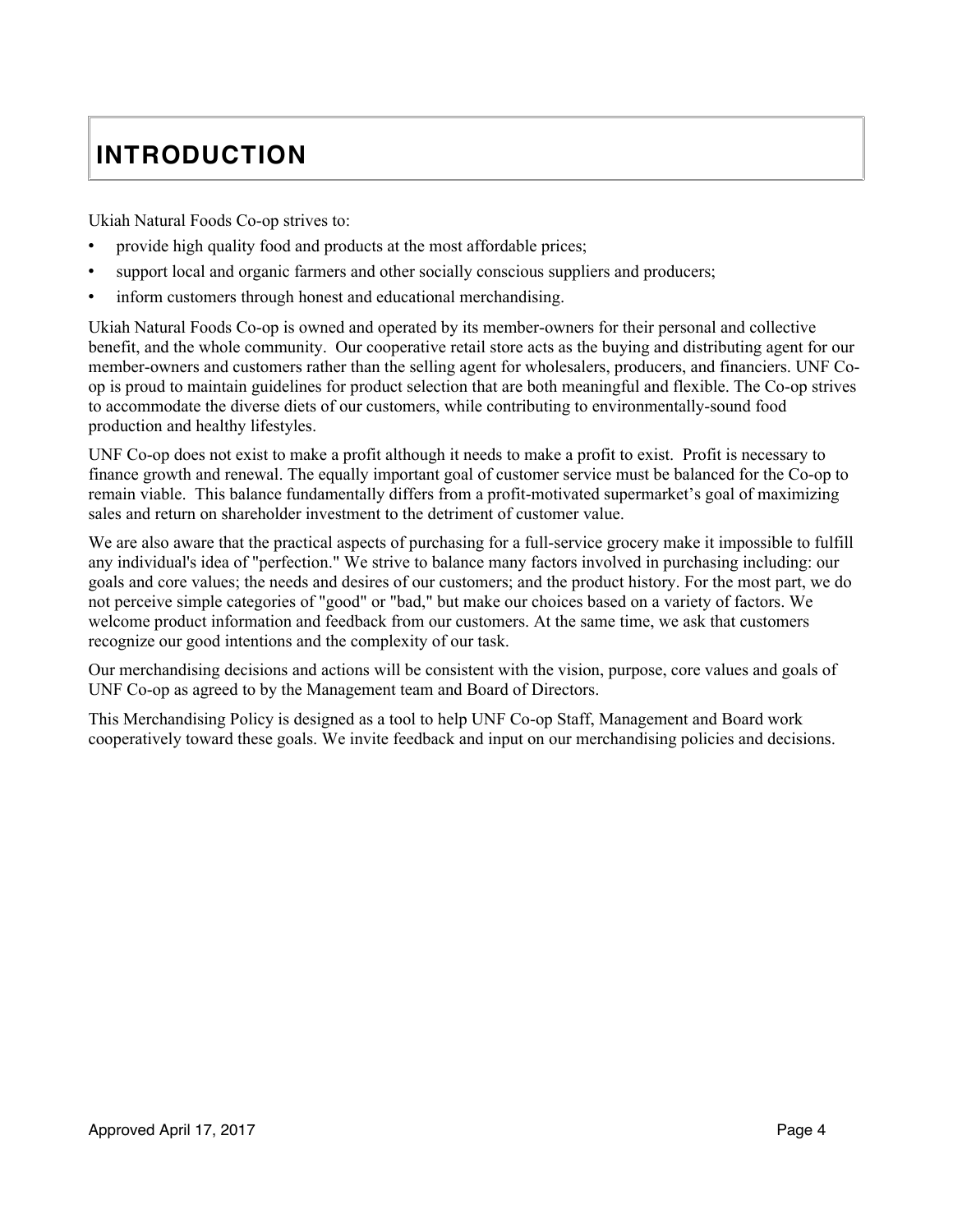### **1. DEFINITION AND CRITERIA OF MERCHANDISING**

Merchandising is how a product line is chosen and presented to customers through display, pricing, advertising, and education. The purpose of merchandising guidelines is to establish a framework within which product choices can be determined.

Merchandising is used in a traditional grocery store to maximize sales volume regardless of the actual needs of the customers, whereas Co-op merchandising is used to enhance our customers' ability to make intelligent choices. The components of Co-op merchandising include:

- General store character
- Product selection and emphasis
- Product display and promotion
- Pricing
- Education and advertising
- Product choice

Each of these components includes a wide variety of techniques that affect the products UNF Co-op carries, and our customers' awareness of what is for sale. Policies covering each of these components are described in depth in the following sections.

### **2. GENERAL STORE CHARACTER**

Ukiah Natural Foods Co-op is a full-line natural foods store. The focus of UNF Co-op's image and merchandising is on high-quality, fresh, organic and local products. Pricing, display, promotions, product line, education programs, and service are designed to emphasize these foods and goods.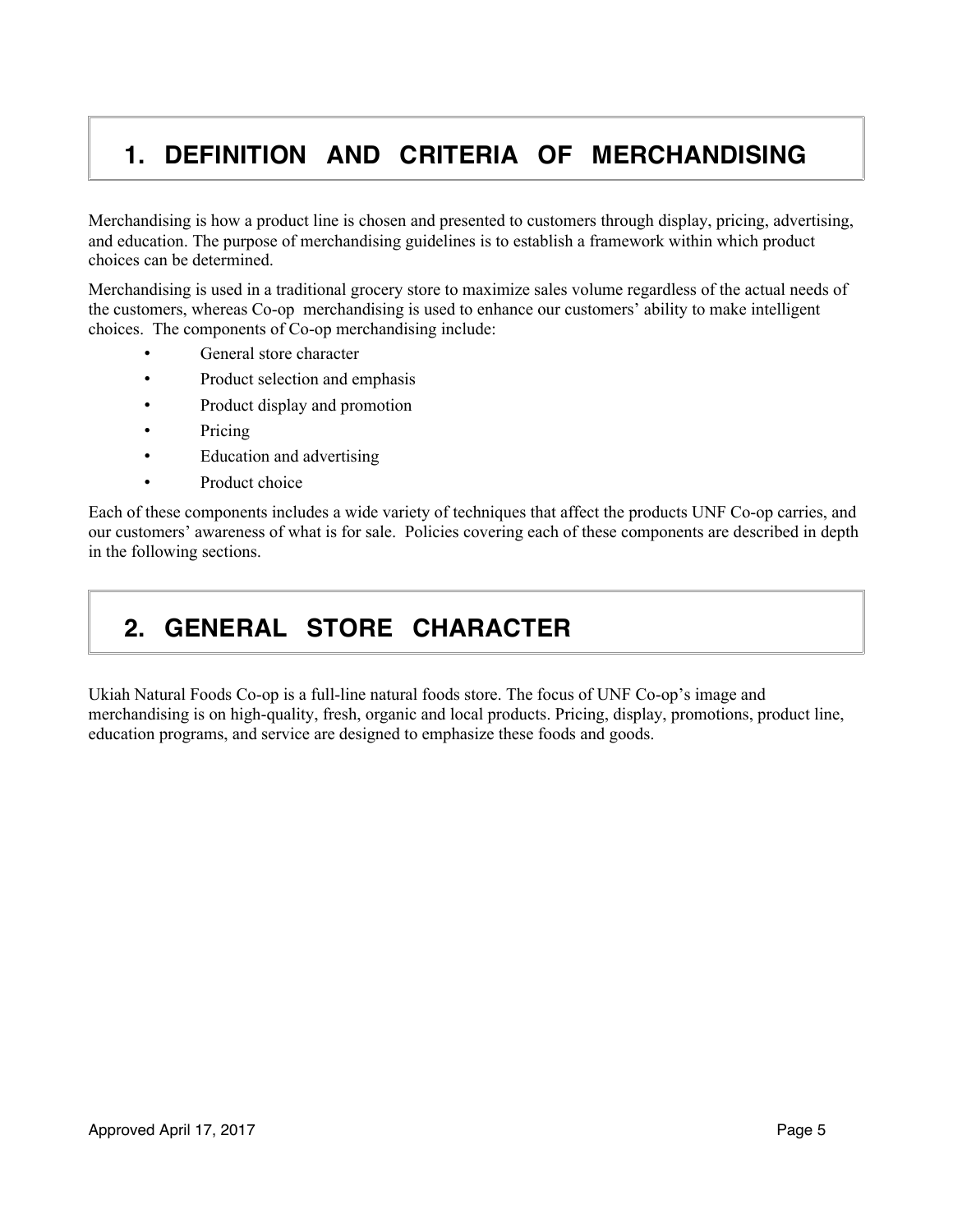### **3. PRODUCT SELECTION AND EMPHASIS**

### **3.1 What Are Our Product Selection Criteria?**

Through constant communication with Co-op patrons, we strive to strike a balance between basic nutritional needs, special dietary concerns, alternatives to questionable products, and the wants and needs of customers at large. We realize that there will always be contradictions in the interpretation of these guidelines while trying to serve such a diverse member-owner and customer base.

The products offered by the Co-op represent a selection of merchandise from the large number of items made available by suppliers. Our merchandising choices are made to achieve a balance between service to UNF Co-op customers and community, the health and well-being of our customers, and UNF Co-op's economic viability. The following criteria guide the merchandising decisions of Ukiah Natural Foods:

- 1. Nutritional Value and Health Considerations
- 2. Price Value
- 3. Environmental Impact
- 4. Social Responsibility
- 5. Commitment to organics
- 6. Locally sourced

These criteria are defined and explained further in Section 4 below.

### **3.2 How Are Our Buying Decisions Made?**

The Merchandising Policy provides the criteria for product selection as stated above in *Section 3.1* of the Policy. It is the responsibility of the department managers, under the direction of the General Manager, to select products according to these standards.

Department managers direct the evaluation of the product lines within their responsibility, and are responsible for actively monitoring the following information sources:

- Product sources and distributor availability;
- Input from the suggestion clipboard;
- Input from sales people and from customer product sampling;
- Our competitive environment;
- Industry publications;
- Other applicable information sources.

Upon receiving complaints, products carried by UNF Co-op are reviewed initially by the managers, then, if unresolved, by the Merchandising Committee. More details regarding the handling of concerns about products, companies, ingredients and production processes are investigated are described in *Section 8*.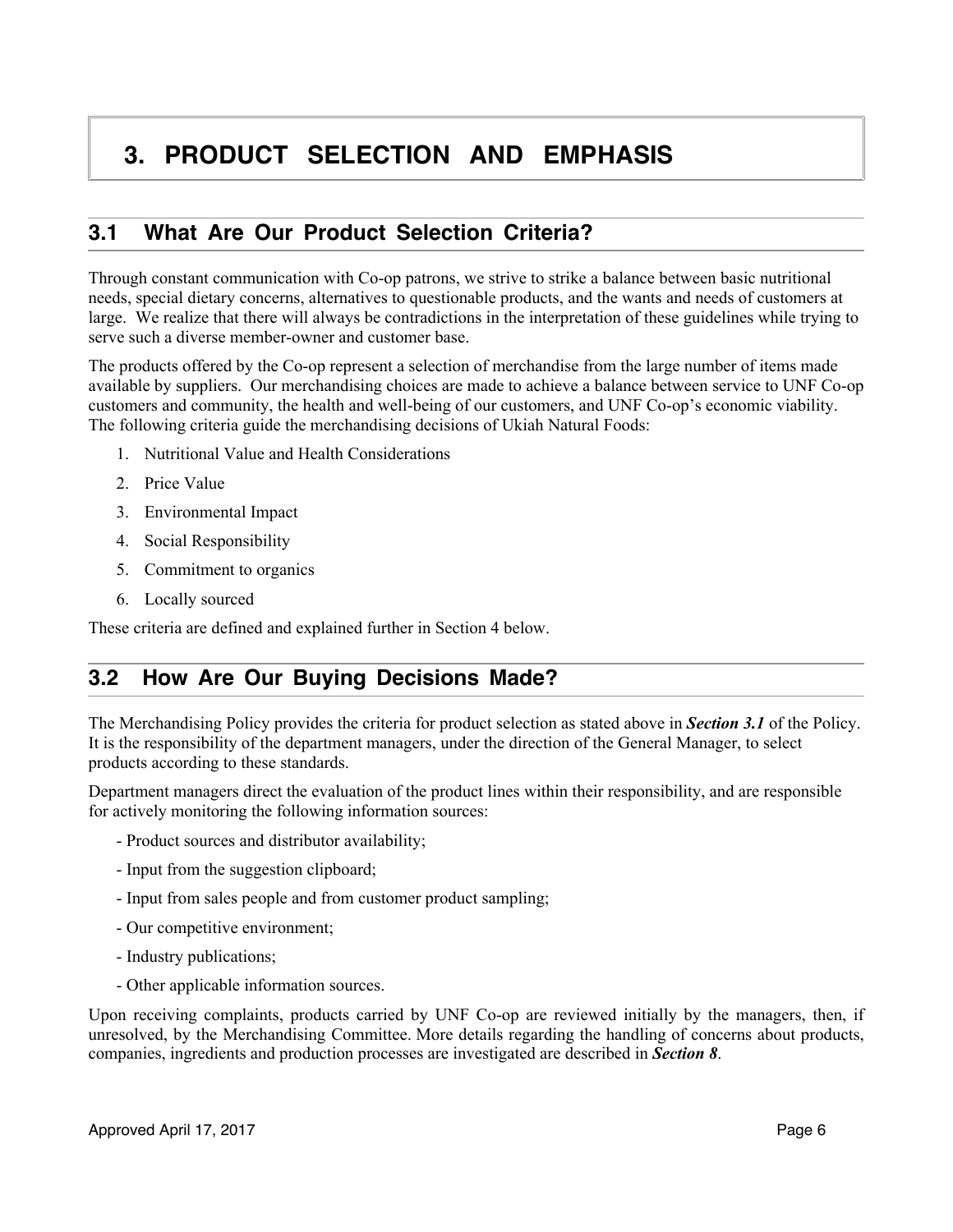Ukiah Natural Foods Co-op's products may be reviewed at any time by the Merchandising Committee along with appropriate staff. All additions to and deletions from a product line are approved by the department manager.

#### **3.3 Product Emphasis**

To **emphasize** a product means to give it a more prominent position in the store and to make efforts to increase its sale. This can be done by:

- Carrying several sizes, brands or varieties of the item;
- Displaying it in a prominent position;
- Pricing it at a lower markup than items not being emphasized;
- Arranging volume discounts from suppliers when possible;
- Promoting the item by featuring it in advertising and the newsletter, or with special signage;
- Providing information about the item and ways to use it;
- Providing a new product display area.

To **de-emphasize** a product means a refusal to promote a product, for reasons outlined in *Section 4***.** De-emphasized products are offered for sale due to high customer demand, or lack of higher value alternatives. De-emphasis shall be accomplished by refusal to feature the product in advertising, the newsletter, or sampling. De-emphasis can also be accomplished by:

- Offering limited variety in the product line;
- Displaying in a less-prominent position;
- Providing information explaining the reason for the product's de-emphasis and suggesting alternatives.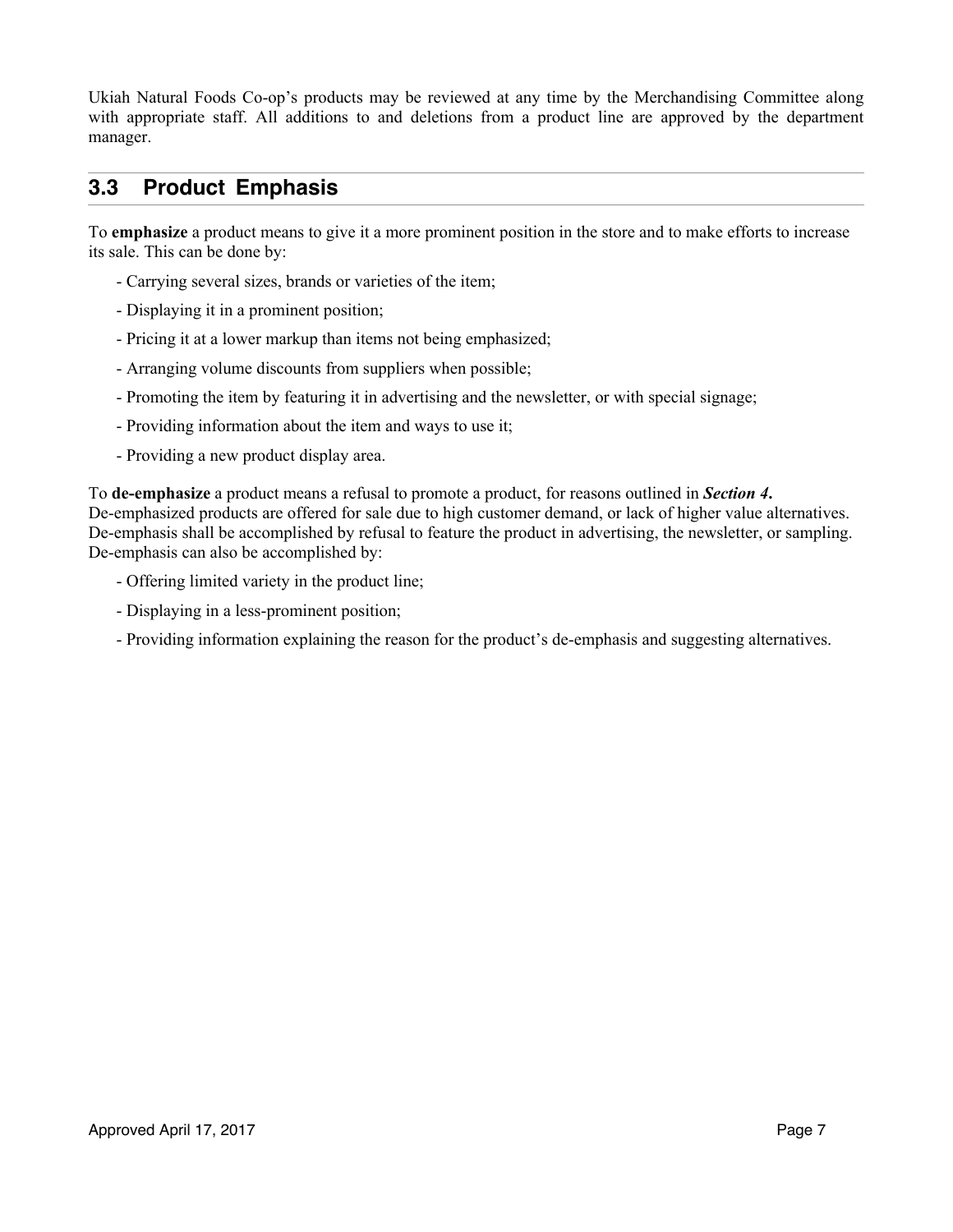## **4. VALUES THAT GUIDE PRODUCT SELECTION & EMPHASIS**

Ukiah Natural Foods Co-op prefers high-quality products that:

- Have high nutritional value;
- Offer good value for money;
- Have low negative environmental impact;
- Are grown or manufactured in ways that demonstrate social responsibility;
- Are organic;
- Grown, produced, or processed locally.

The values above are equal in weight and in their applicability to merchandising decisions. They are explained in more detail in the following sections. These symbols indicate products we:

| ₼  | emphasize        |
|----|------------------|
| N. | وممط مصمم المالة |

de-emphasize

 $\bigotimes$  do not sell.

#### **4.1 Nutritional Value And Health Considerations**

Ukiah Natural Foods Co-op **emphasizes:**

- $\uparrow$  Organic products of high overall nutritional value, for example: fresh produce, whole grains, whole foods, meat and poultry, dairy, juices.
- ! Products that are free from artificial additives, for example: stabilizers, texturizers, preservatives, and artificial flavoring and coloring.
- $\uparrow$  Products that are unrefined, for example: flour, grains, oils, sweeteners.

! Free-range poultry free of artificial additives, antibiotics, hormones or artificial preservatives of any kind;

! Sustainably grown and harvested seafood. Seafood sold at UNF Co-op must be caught using sustainable methods, must not be an endangered species, and be free of all artificial additives and preservatives.

- ! Organic, pasture-raised meat. Meat sold at UNF must not be feed-lot raised.
- ! Products left in their natural state, for example: non-homogenized or raw milk and dairy products, raw cane sugar, unsweetened items.
- $\uparrow$  Cosmetics and body care items that are natural, contain organic ingredients whenever possible, contain no artificial colors, avoid harsh chemical agents, are as minimally processed as possible, and are not tested on animals.
- **1** Locally grown, produced or processed food and goods.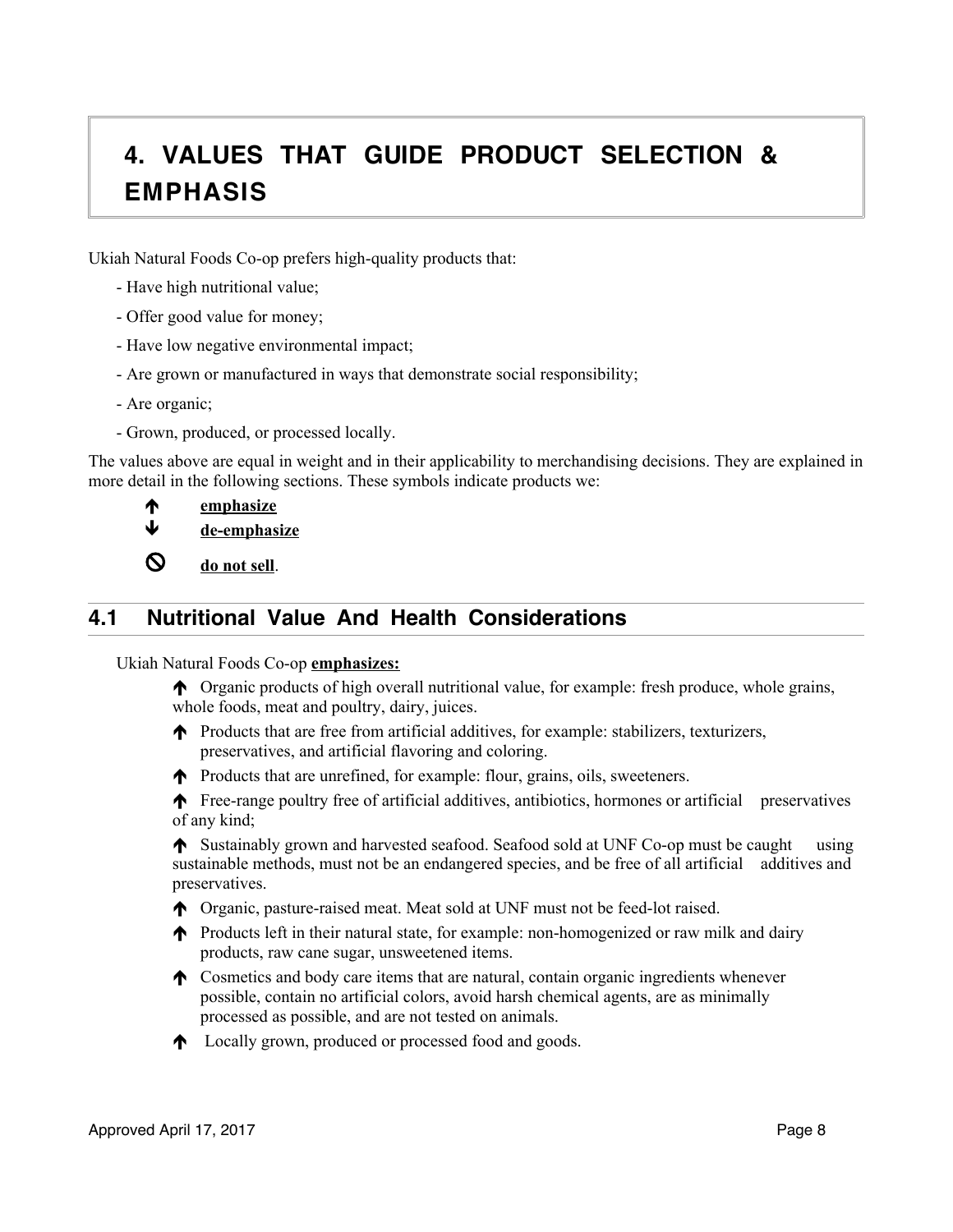Ethnic Foods and Special Diet Needs:

! Ukiah Natural Foods Co-op provides ethnic foods and foods which meet the needs of restrictive diets, for example: products that are low sodium, low fat, gluten-free and dairy free.

Ukiah Natural Foods Co-op **does not sell:**

! **Products containing ingredients** such as chemical preservatives, chemical additives, artificial sweeteners (for example: aspartame, saccharin), artificial colors or flavorings, added or unnaturally occurring hormones, sulfites (except as used in wine-making), and unnaturally occurring MSG and products made with hydrogenated or fractionated oils.

! **Distilled spirits, tobacco or tobacco products**; does not include beer, wine and other products with similar alcohol content (for example: cider, mead, etc.); also does not include tinctures, body care products, and flavorings containing alcohol or other items containing alcohol as a preservative.

Ukiah Natural Foods Co-op **does not knowingly sell**:



! Products that have been **irradiated**.

! Products produced using **hormones** such as **Bovine Growth Hormone** (BGH) whenever this is knowable.

! Products known to contain **Genetically Modified Organisms** (GMOs).

### **4.2 Price Value**

Ukiah Natural Foods Co-op strives to provide maximum quality and quantity of products for each dollar spent by our customers.

Ukiah Natural Foods Co-op strives to provide products that give:

 $\uparrow$  customers with a choice of sizes.

 $\uparrow$  a choice of qualities, including products that provide adequate quality for a low price, or high quality for a moderate price.

Examples of price value include buying bulk organic grains versus packaged non-organic grains, or grinding your own nut butters in the store versus nut butters in jars.

### **4.3 Environmental Impact**

Ukiah Natural Foods Co-op emphasizes products whose production, packaging, by-products and use maintain the long range health of the global community; that are manufactured or grown and delivered using sustainable methods; and that support our local community. For example:

Ukiah Natural Foods Co-op **emphasizes:**

- ! Sustainably produced (see *Appendix E* for definition) products, for example, biodynamically grown in accordance with biodynamic standards;
- **The Products produced in our region (see** *Appendix E* for definition) that use less fossil fuel for their transport.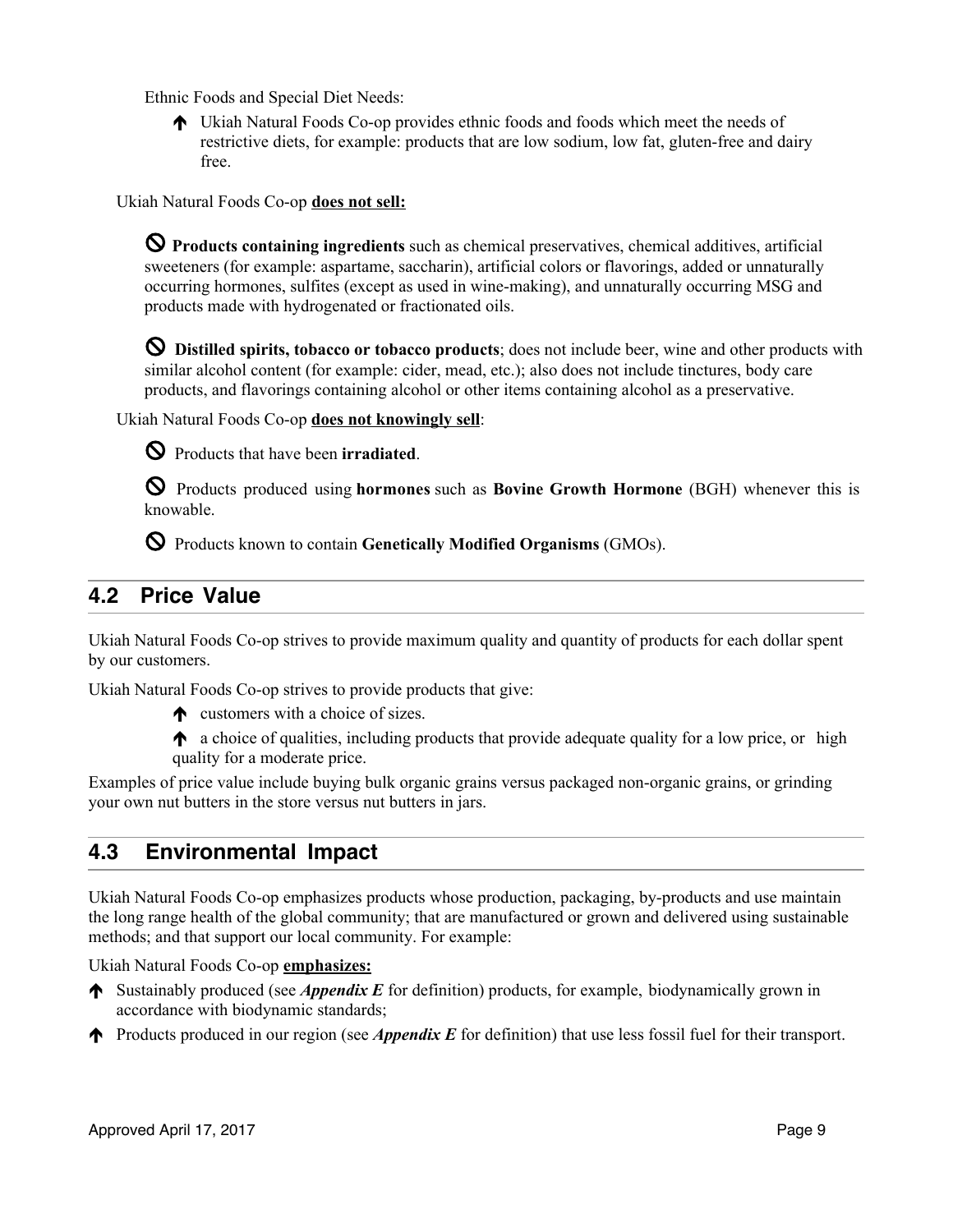Ukiah Natural Foods Co-op is committed to supporting local vendors that meet our standards of quality. UNF Co-op strives to obtain locally created products whenever available. We work to encourage local vendors whose products meet the value criteria defined in this Section to provide their products to UNF and will put in place programs for searching out and supporting local producers of organic foods and goods. "Local" is defined as grown or produced in our region (see *Appendix E*).

! Environmentally Friendly Production and Packaging, for example:

- Products intended for multiple uses (instead of single use and disposal).
- Products using minimal or no packaging (for example bulk).

- Recyclable, returnable containers, deposit containers, and recyclable materials for packaging. UNF Co-op carries products packaged in this manner when available.

- Products that do not contribute to the destruction or depletion of sensitive ecosystems, such as rain forests, wilderness areas, old growth forests, wetlands, regions containing endangered species or grasslands.

- Products whose manufacture, production, use and disposal have no known significant adverse impacts on public health or environmental quality.

- UNF Co-op provides un-packaged alternatives to packaged foods and goods.

Ukiah Natural Foods Co-op **does not sell:**

- $\blacktriangleright$  Synthetically derived pesticides and fertilizers.
- " Products packaged in styrofoam (with the exception of exempted products, see *Appendix D*).
- $\blacklozenge$  Products using fluorocarbon propellants.
- $\bigtriangledown$  Goods made from known toxic materials.

#### **4.4 Social Responsibility**

Ukiah Natural Foods Co-op strives to carry a full line of healthy alternatives to conventional convenience foods.

Ukiah Natural Foods Co-op's long-term ideal is to offer a full complement of products that are:

- ↑ Locally produced and processed;
- **1** Co-operatively and collectively produced;
- reproduced by small, independent businesses;
- $\uparrow$  Created using fair labor practices and humane working conditions;
- ! Created by companies with exemplary family leave policies, child-care assistance, and charity and community support activities;
- **The From countries with good human rights records.**

Ideally, we encourage manufacturers and distributors to make and distribute products that meet the above criteria; however our reality is:

- With the many thousands of products in our store, it is often not possible for us to determine detailed information about every manufacturer that supplies products to us. The organic foods industry is changing constantly, and what may have been a small family business last week may be owned by a large conglomerate with unknown business practices this week.
- The origin of some products is not known to us until the product arrives in our stores. This applies in particular to non-food products.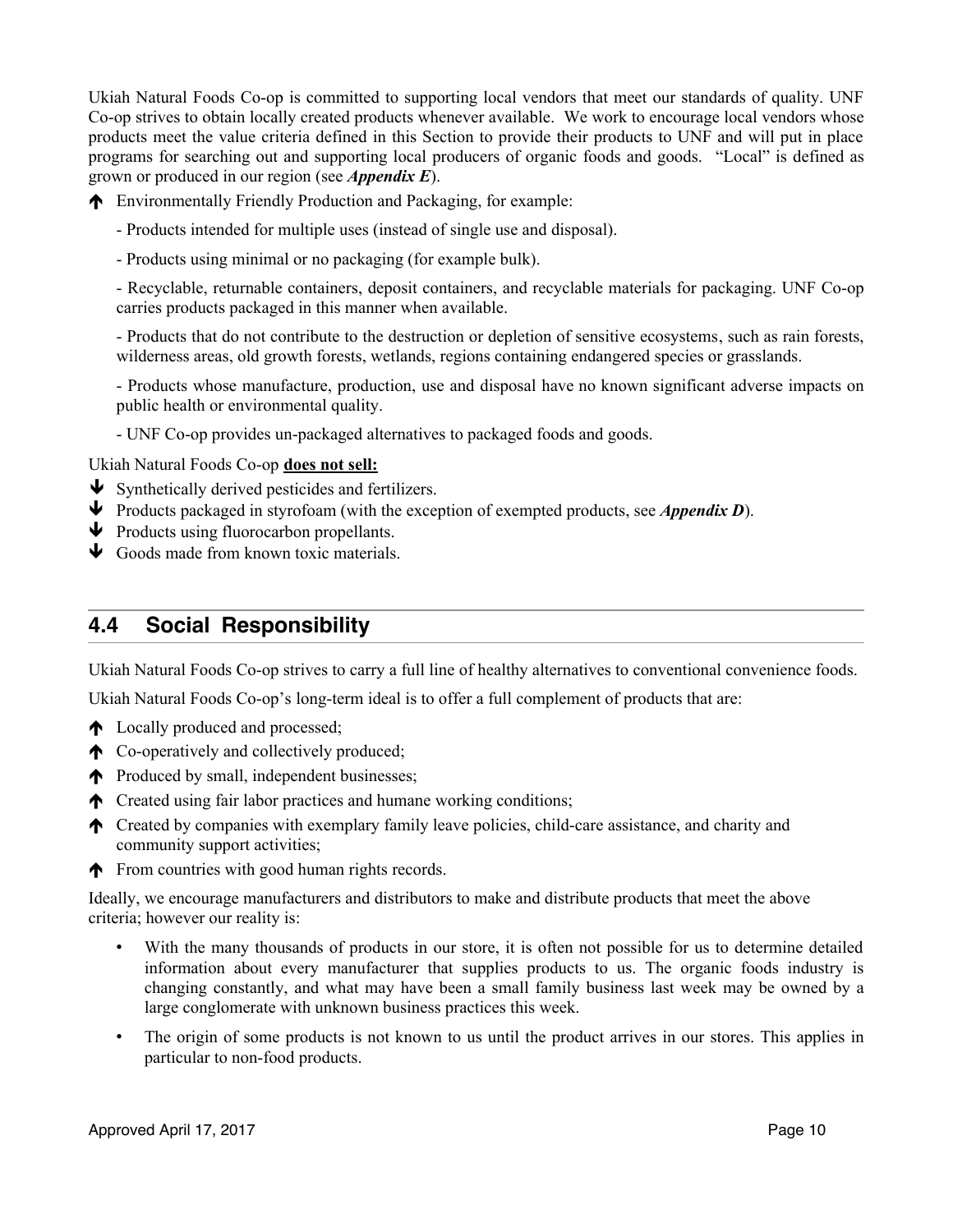• Some products, for example many Chinese herbs, are not available from American sources.

Ukiah Natural Foods Co-op **does not sell:**

- Products that are known to be produced under situations that violate human rights, or products from companies that use animals for testing. - War toys.

#### **4.5 Commitment to Organics**

Ukiah Natural Foods Co-op is committed in organic foods that are sustainably produced.

Ukiah Natural Foods Co-op **emphasizes:**

#### ! **Organic Products**

Ukiah Natural Foods Co-op is committed to providing **at least one 100% organic product option, as available, in each food category**, for example:

grains and cereals; frozen foods; bulk foods, nuts and legumes; breads, cookies and pastries; sweeteners; bottled juices; dairy, cheese, and eggs; non-dairy beverages; meat and poultry; pasta; canned and bottled foods; ice cream; coffee, tea and similar beverages; culinary herbs; oil; beer and wine; ethnic foods; snack foods; baby food; etc.

UNF Co-op's fresh produce selection is either 100% organically grown, or Mendocino Renegade Certified.

Ukiah Natural Foods Co-op **de-emphasizes:**

 $\blacklozenge$  Non-organic products and products that contain predominantly non-organic ingredients.

Ukiah Natural Foods Co-op will give preference to new products that meet the definition of 100% organic as defined by the National Organic Standards Board (NOSB) rules.

Ukiah Natural Foods Co-op de-emphasizes products that do not meet the definition of 100% organic as defined by the NOSB rules. When 100% organic versions of such products become available, we will inform customers with shelf signage and will emphasize the product. If such products are not available to us, we will give preference to other organic products or products that meet as many of our other value criteria as possible.

#### **4.6 Locally Sourced**

Ukiah Natural Food Co-op strives to provide as much as possible locally sourced products that meet our criteria for customer demand, quality, and dependable availability. We actively work with local producers and suppliers to enhance the products available to our customers. We also help producers increase the diversity of products they produce through active engagement, advice, and programs designed to help both suppliers and the Co-op.

#### **4.7 Exemptions**

Ukiah Natural Foods Co-op may carry products not meeting the above criteria if the product meets one of the following criteria:

- 1. It is the only one of its kind available to us and many customers want it.
- 2. It is the only one of its kind, and it serves a need traditionally filled by a natural food store.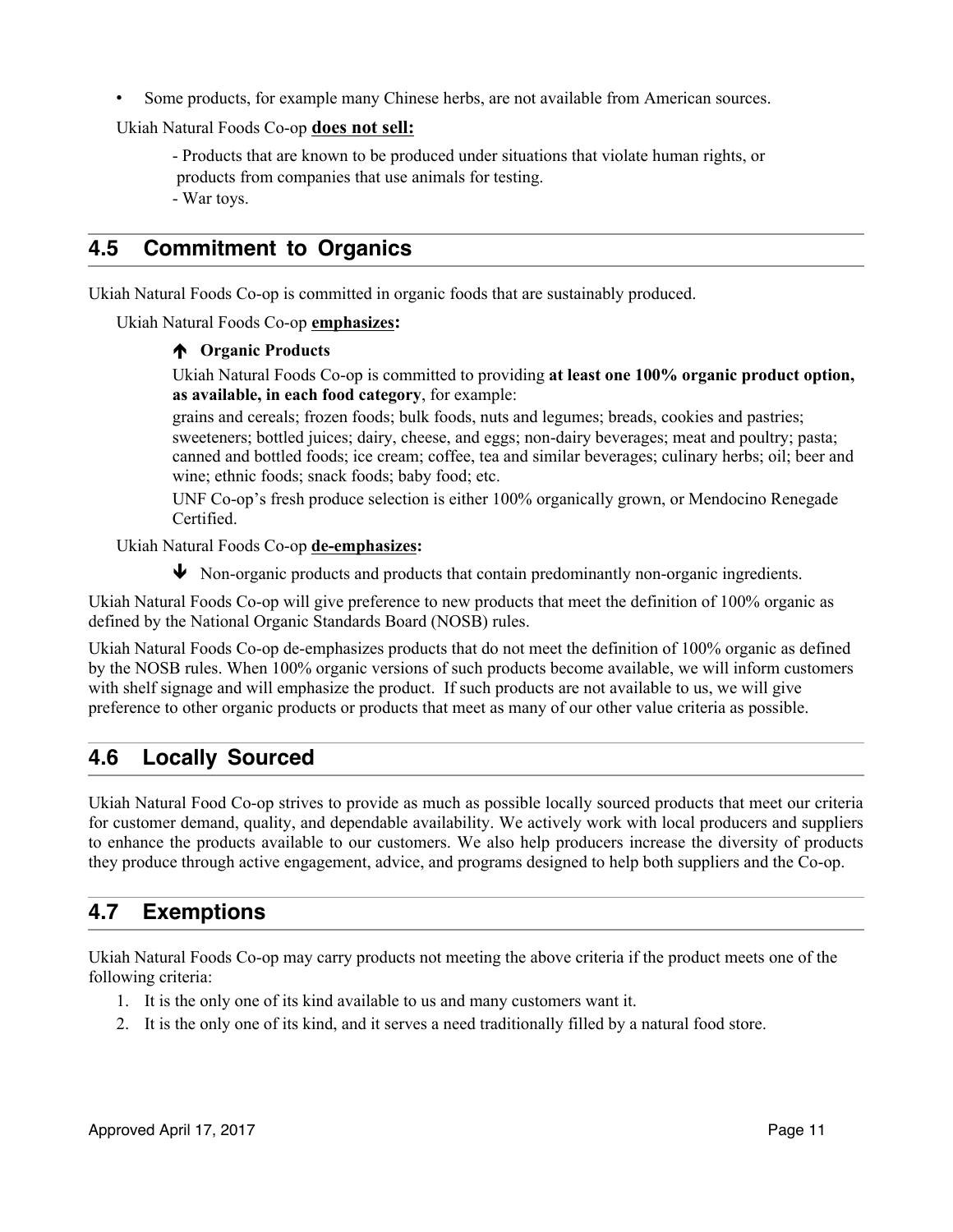- 3. It is a seasonal or holiday product or a product that fulfills a traditional value. For holidays, seasonal and theme promotions, items that are normally de-emphasized may be promoted, advertised or displayed in a prominent position for a limited time.
- 4. It is a recommendation from the Merchandising Committee to exempt a product from the restrictions and merchandising criteria contained within the Merchandising Policy. A list of exempted products and reasons for the exemptions shall be attached as an Appendix to this Merchandising Policy, and shall be available at the store information table.

A list of exempted products can be found in *Appendix D*.

### **5. PRODUCT DISPLAY AND PROMOTION**

Display techniques have a major impact on the buying patterns of customers by arranging the relative visibility and accessibility of products. As with other areas of merchandising, UNF Co-op uses these techniques to emphasize products with a high value as defined in *Section 4* above. UNF Co-op strives to use honest, nondeceptive merchandising practices in the promotion of products.

#### **5.1 Promotion Criteria**

To be promoted in any way, a product must meet the following criteria:

- 1. If a food, it must be high in nutritional value and high in value by at least one other criterion as specified in *Section 4*.
- 2. If not a food, it must be high in value by at least two of the four criteria specified in *Section 4*.
- 3. Be part of a special value program (two examples: Co-op Deals Flier Program and Co-op Basics Program).
- 4. It must not be an item that is de-emphasized as defined in *Section 4* or currently subject to educational posting.

**De-emphasized or banned products are not promoted** in the store or in the UNF Co-op Newsletter. They may, however, be featured in an educational context, for example, in an article about banned products, or about the health effects of certain foods, or on educational signage in the store.

### **5.2 Standard Display Procedures**

- 1. As a general rule, products are to be displayed in a straightforwardly and uncluttered.
- 2. Each aisle must have a sign over it listing the product groups in that aisle.
- 3. Customer safety is always to be a display consideration.
- 4. All items are to be individually price marked and/or shelf-tagged.
- 5. All shelves and display cases are to be kept clean, adequately illuminated, well-stocked and faced.
- 6. All stock is rotated regularly.
- 7. Dented and damaged products are to be returned to distributors for credit when the product is received.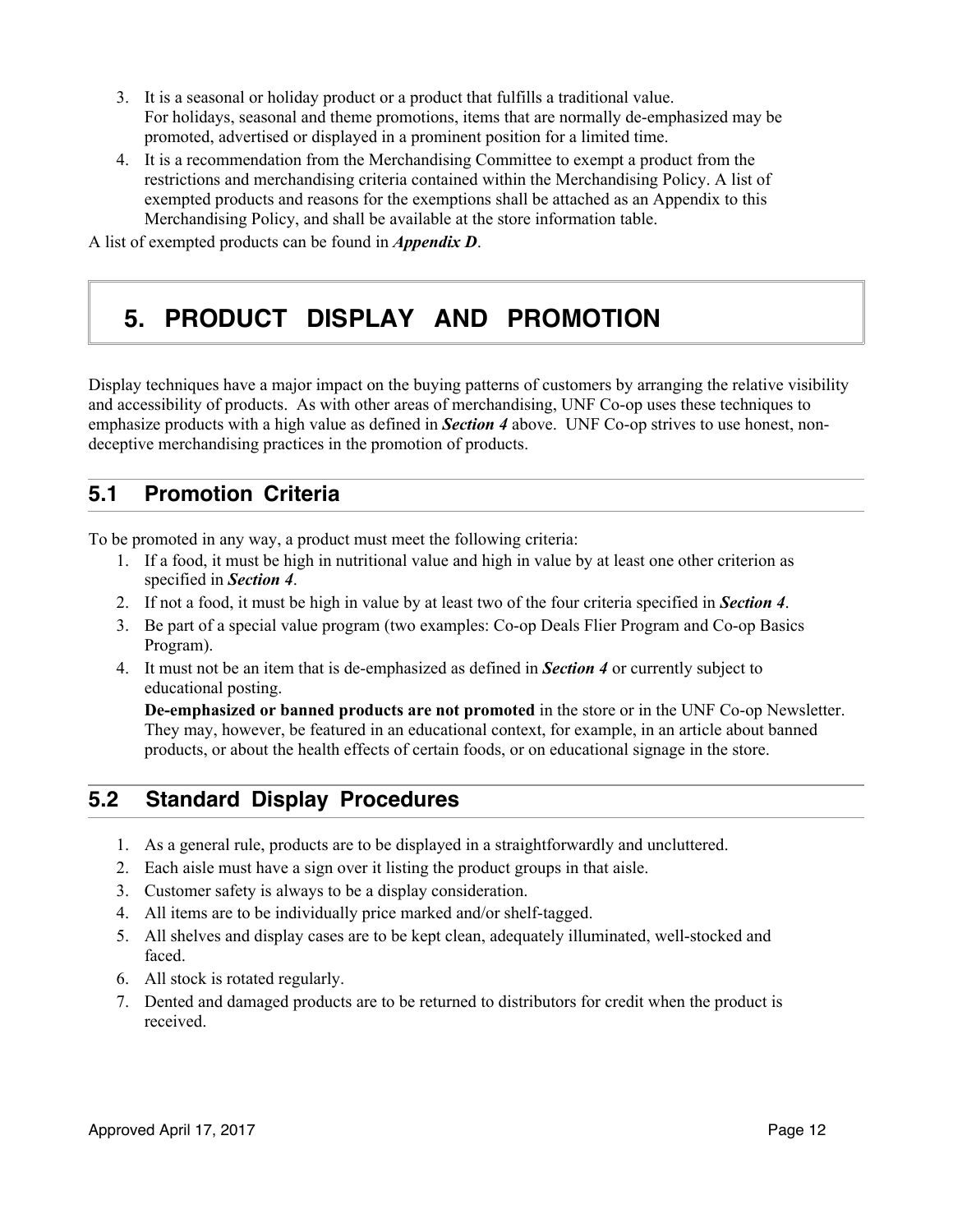#### **5.3 Shelf Placement**

Ukiah Natural Foods Co-op gives preference to 100% organic products in shelf placement. In the case of nonorganic products, higher value items as defined by the criteria in *Section 4* shall be preferred for prominent display positions.

Efforts are to be made to display products that may especially appeal to children, such as high-sugar-content products or toys and games, in ways that are less likely to attract their attention (but *not* necessarily less likely to attract the attention of adults). Staff makes an effort to educate children with displays that appeal to them, and to account for the effects such displays may have on traffic patterns in the store.

#### **5.4 Shelf Labels and Signage**

Ukiah Natural Foods Co-op uses shelf-labels and signs to inform and educate customers, to promote products emphasized in *Section 4*, and to point to new products with clearly visible shelf labels. (See *Appendix D*).

Ukiah Natural Foods Co-op labels:

- Non-GMO-verified
- Local products
- Gluten-free
- Organic products

#### **5.5 Special Displays**

Special displays include end-aisle displays, mass displays, island displays, the display of a product in a prominent position, and eye-level shelf placement. Special displays are considered forms of promotion or product emphasis.

Products featured in special displays should meet at least two of the value criteria defined in *Section 4*. UNF Coop gives preference to 100% organic products in placement in special displays.

#### **5.6 Bulk Area and Labeling**

Bulk products are grouped into a bulk display. The bulk display area is to be attractively lit, clean, well-stocked, and easily accessible. Signage is to inform about nutritional value and to promote the idea of buying bulk products.

We promote bulk foods with labels indicating that those products are also available in bulk on the shelves of staple packaged items.

#### **5.7 Food Sampling and Demonstrations**

Food demonstrations serve to educate member-owners and customers about food and/or nutrition. Food or product demonstrations shall give preference to 100% organic items and shall be items emphasized in *Section 4*.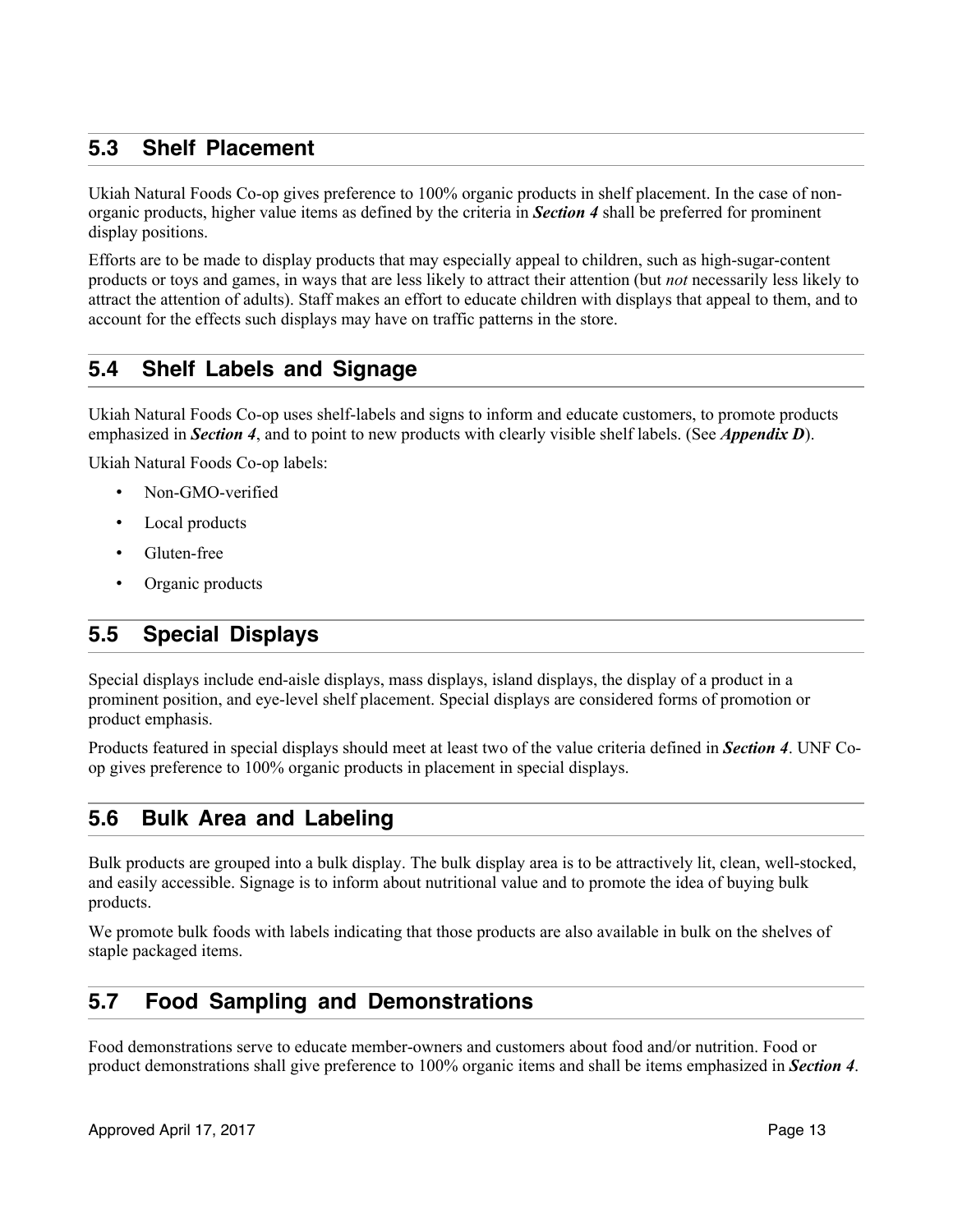Food demonstrations containing ingredients which are de-emphasized may be used in food sampling and demonstrations under the following circumstances:

- 1. When the product is otherwise being promoted under the "Holidays/Seasonal" exception;
- 2. When the product is the only product of its type available, and is judged to be an otherwise desirable product (for example: the only vegan substitute for sour cream); or,
- 3. When the product is being taste-tested against similar products which do not contain deemphasized ingredients.

Food demonstrations are to be conducted by knowledgeable, friendly demonstrators, and are to feature attractive, well-prepared food items. Food demonstrators are to inform themselves about what products are available at UNF Co-op that pertain to the demonstration being conducted, and to make sure that the products featured in the demonstration are in stock, and know the product location in the store at the time of the demonstration.

In-store product demonstrations must have a manager's approval. Food product information for the demonstration is to be solicited from manufacturers. All signage and handouts are to be designed to be easily read.

## **6. EDUCATION, ADVERTISING & COMMUNITY OUTREACH**

Ukiah Natural Foods Co-op is committed to educating staff, member-owners, customers and the community about nutrition, cooperatives, environmental impact, social responsibility, and our role in the community.

The Management initiates or reviews all promotions including newsletters, advertising in print or media, and participation in food or Co-op related community events.

### **6.1 Basic Standards**

Our education, advertising, marketing and outreach effort is to be designed to reach and inform the following groups of people:

- 1. Member-owners;
- 2. Customers who shop here but are not yet member-owners;
- 3. Members of our community who do not currently shop at the Co-op, or members of the community who can help us reach out to new member-owners.

Examples include new residents, seniors, new parents, low income residents, health care and natural health professionals, public agencies, and multi-cultural community members.

Other efforts may include use of media, tabling at special events, awards ceremonies, sponsoring of community events, or other efforts designed to gain visibility for the Co-op.

#### **All education, advertising, marketing and outreach must meet the following guidelines:**

- 1. Be of professional and consistent quality;
- 2. Generally present the Co-op as an organization with principles and practices that are different from those of the prevailing economy;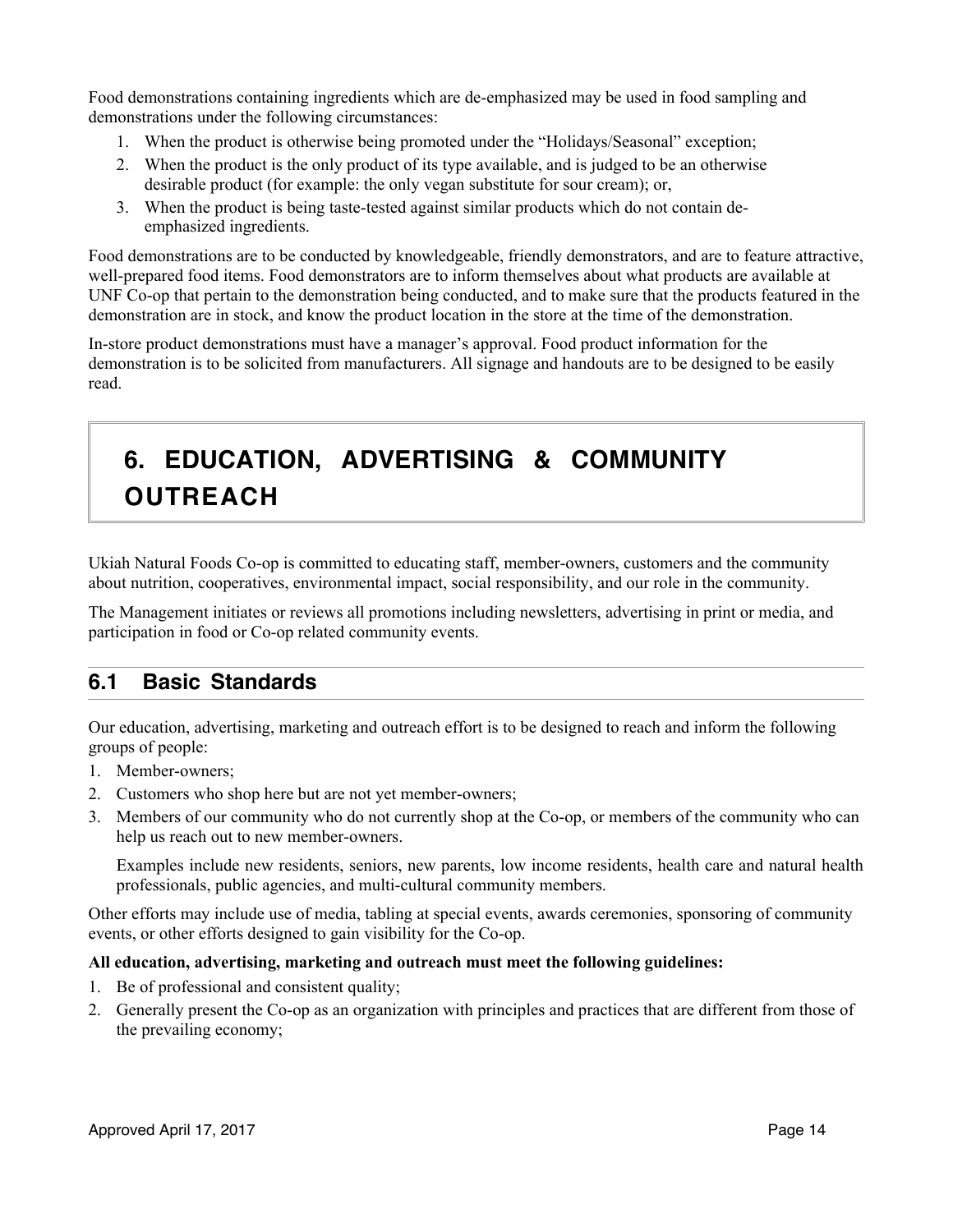- 3. All promotional and informational material as well as letterheads, signs, and so on contain reference to the Co-op as a member-owned community store, and as an example of a locally owned community resource;
- 4. The six criteria of: high nutritional value; price value; low environmental impact; social responsibility; commitment to organics; and locally grown, produced, or processed as outlined in *Section 4* are to be used as a measure of product value.

#### **6.2 In-Store Information**

Ukiah Natural Foods Co-op provides accessible racks or other suitable display areas for customers to obtain information and newsletters. UNF also provides a bulletin board enabling customers and members of the community to post information of interest to other customers.

#### **6.3 Advertising and Marketing**

Ukiah Natural Foods Co-op uses a variety of local and social media, both commercial and public. In addition to advertising on local and social media, UNF Co-op seeks ways of marketing the Co-op to new segments of the community that are not yet shopping at the Co-op.

#### **6.4 Education and Community Outreach**

Educational outreach is to be designed to inform and educate our member-owners as well as our community.

Our educational efforts focus on both in-store and external information via our newsletter, handouts, other media and other activities. Educational materials focus on:

- The unique goods and services offered by the Co-op;
- Information about products, food, health or farming issues, which provide customers with knowledge, skills, and processes to improve food and purchasing practices.

We provide information that helps our customers to research nutritional and environmental information, and to communicate concerns to manufacturers and legislators.

#### **6.5 Newsletter**

The Ukiah Natural Foods Co-op newsletter, under the direction of Management, emphasizes Co-op activities, policies, product information, information about cooperatives, ownership, store management and governance, the board of directors, food and health, the community we live in, and other information of relevance or interest to our customers and our community.

### **7. PRODUCT PRICING & DATING**

Ukiah Natural Foods Co-op, in its primary role as a buying and distributing agent for our member-owners and customers, has three goals for its pricing policy. These goals balance financial factors and customer service in order to assure the long-term success of the Co-op: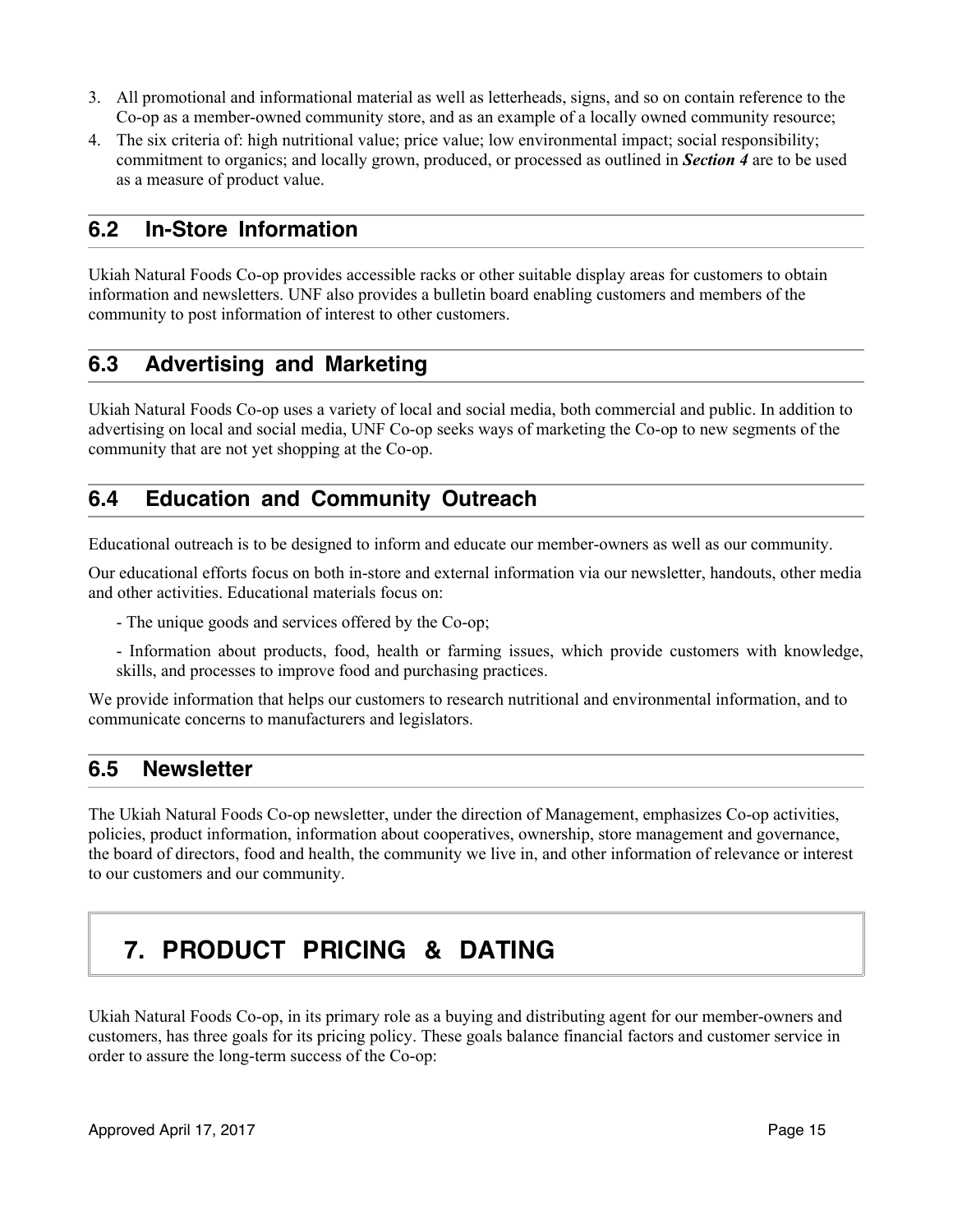- To generate a margin adequate to maintain the fiscal strength of the Co-op;
- To maintain a comparative price structure competitive with that of the major stores in the area;
- To promote products which meet at least two of the value criteria outlined in *Section 4* of this policy.

Product pricing is the responsibility of UNF Co-op Management.

#### **7.1 Basic Pricing Standards**

Ukiah Natural Foods Co-op shall set standards in its pricing. Prices shall reflect the actual needs of the store.

We employ the following standards to reach our pricing goals:

- 1. UNF Co-op avoids misleading price promotions;
- 2. UNF Co-op avoids manipulation through pricing gimmicks;
- 3. UNF Co-op has an ongoing program of temporary price reductions;
- 4. Price reductions of at least five percent from the regular shelf price are offered for large quantities (for example, per case or bulk bags) by special order;
- 5. We mark down overstocked goods;
- 6. Multiple pricing (for example, '3 for a \$1') when used, is available on single unit purchases and clearly marked on the signage;
- 7. It is acceptable to not mark individual items, as long as shelves and cases are clearly price marked. Prices will be clearly displayed on shelf tags. Items that cannot be scanned will be individually price marked.

### **7.2 Return Policy**

UNF Co-op reimburses the purchase price of any product that is unsatisfactory within 30 days of purchase with proof of purchase. Authorization may be required by Management for purchases that exceed 30 days.

### **7.3 Product Dating**

When an expiration date is put on a product by the Co-op, it shall be legible.

### **8. PRODUCT CHALLENGES**

Management is responsible for being sensitive to and responding to comments about products on the **Suggestion Clipboard**. A product may be formally challenged in writing by any customer who believes the Co-op should discontinue or de-emphasize it. A challenge should demonstrate that the product does not meet the merchandising criteria.

The challenge goes to the General Manager, with a copy to the Department Manager. The General Manager is responsible for responding to the challenger within 30 days. Copies of the challenge and the response shall be provided to the Board of Directors.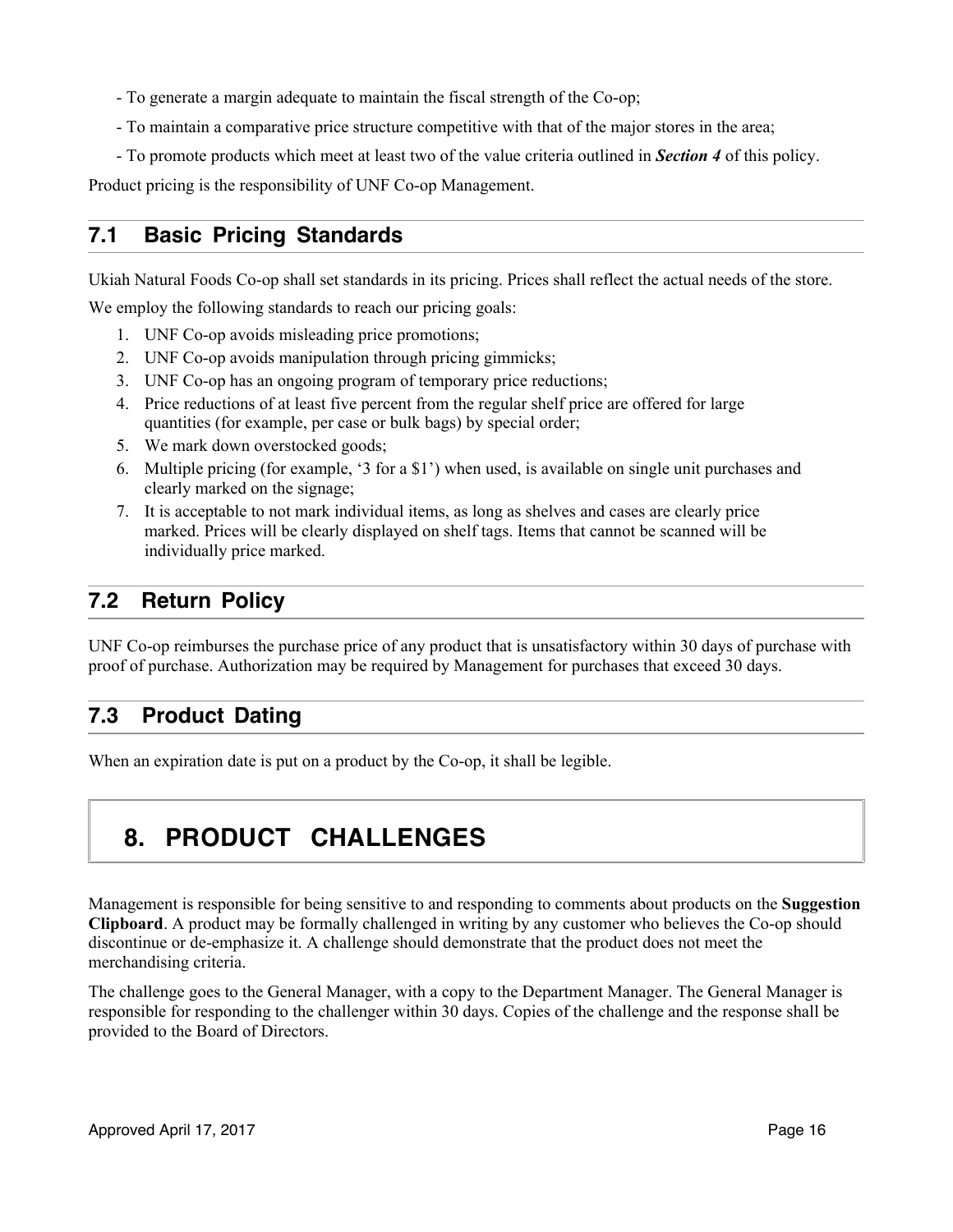If the concerned challenger is not satisfied with the response, she or he may take the challenge to the Board of Directors. The Board of Directors responds to the challenger within 30 days. The challenger, Board of Directors, Staff and Management shall look for alternatives to satisfy the challenger's concern. The Board of Directors may direct the General Manager and the challenger to find an acceptable solution.

### **9. BANNED PRODUCTS**

Banned products are products not offered for sale at Ukiah Natural Foods Co-op because of the product's physical or nutritional characteristics. Banned products are listed in *Appendix C* of this policy.

## **10. POLICY IMPLEMENTATION, TRACKING, AND REVIEW**

 Ukiah Natural Foods Management reviews these policies on an as-needed basis to verify that the merchandising programs support our vision, goals and core values.

This Policy and any additional relevant information are to be kept in a **Policy Binder** easily available to member-owners in the store. Any suggested changes to this Merchandising Policy need to be submitted to Management and must be submitted to the Board for final approval before implementation.

Management makes customers aware of the provisions of this Policy and its current version are on the UNF Website and available in the Policy Binder.

## **11. MERCHANDISING COMMITTEE**

The Merchandising Committee is an ad hoc committee and is responsible for:

- 1. Investigating product challenges and other product or merchandising concerns;
- 2. Reporting on the results of such investigations to the initiators of the investigation, the department managers and the Board;
- 3. Reviewing the effectiveness of this policy and suggesting changes to Management on an asneeded basis;
- 4. Any other tasks assigned to it by this policy or the Board of Directors.

Staff and member-owners are encouraged to submit documented information about products and product challenges to the Merchandising Committee.

The Merchandising Committee, along with appropriate staff, reviews products carried by UNF Co-op upon the receipt of a suggestion or complaint. More details regarding the handling of concerns about products, companies, ingredients and production processes are described in *Section 8*.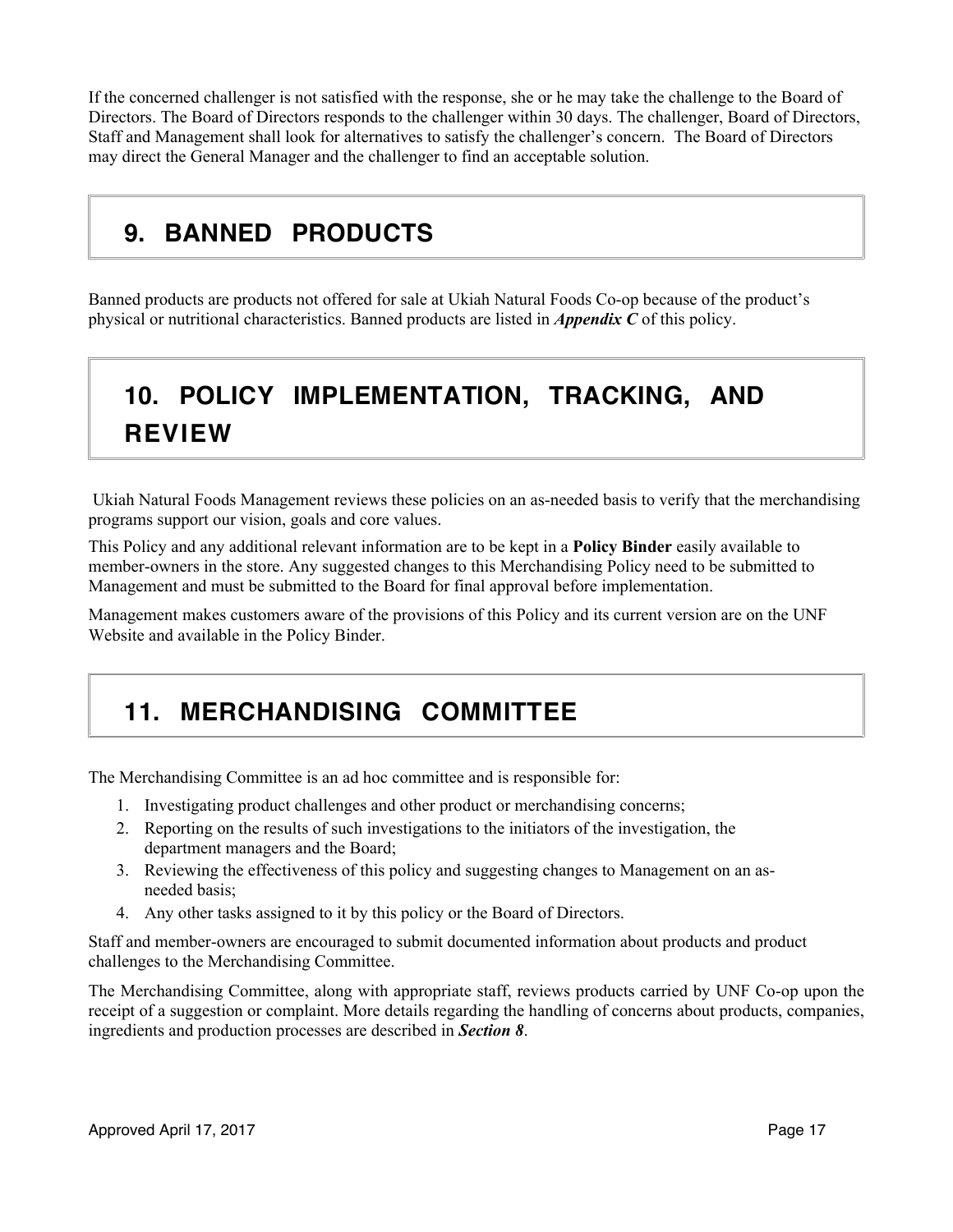The Merchandising Committee may review the products of UNF Co-op at any time along with appropriate staff. Membership on the Merchandising Committee is in accordance with Ukiah Natural Foods Committee Policy.

## **12. POLICY FOR NON-PROFITS & LOCAL COMMUNITY EVENTS**

Ukiah Natural Foods Co-op is pleased to be able to offer small donations for local non-profit community groups and schools. These donations are small in-store gift certificates which can be used to purchase goods from the Co-op, as door prizes or fundraising auction items. Occasionally we are able to fill requests for donated products or other items. Donations are not available for religious or political purposes.

Because our budget for such donations is limited, small donations are on a monthly first come/first served basis and at the discretion of Management. Each organization is limited to no more than two such donations per calendar year. Written requests must be submitted to the General Manager in a timely manner.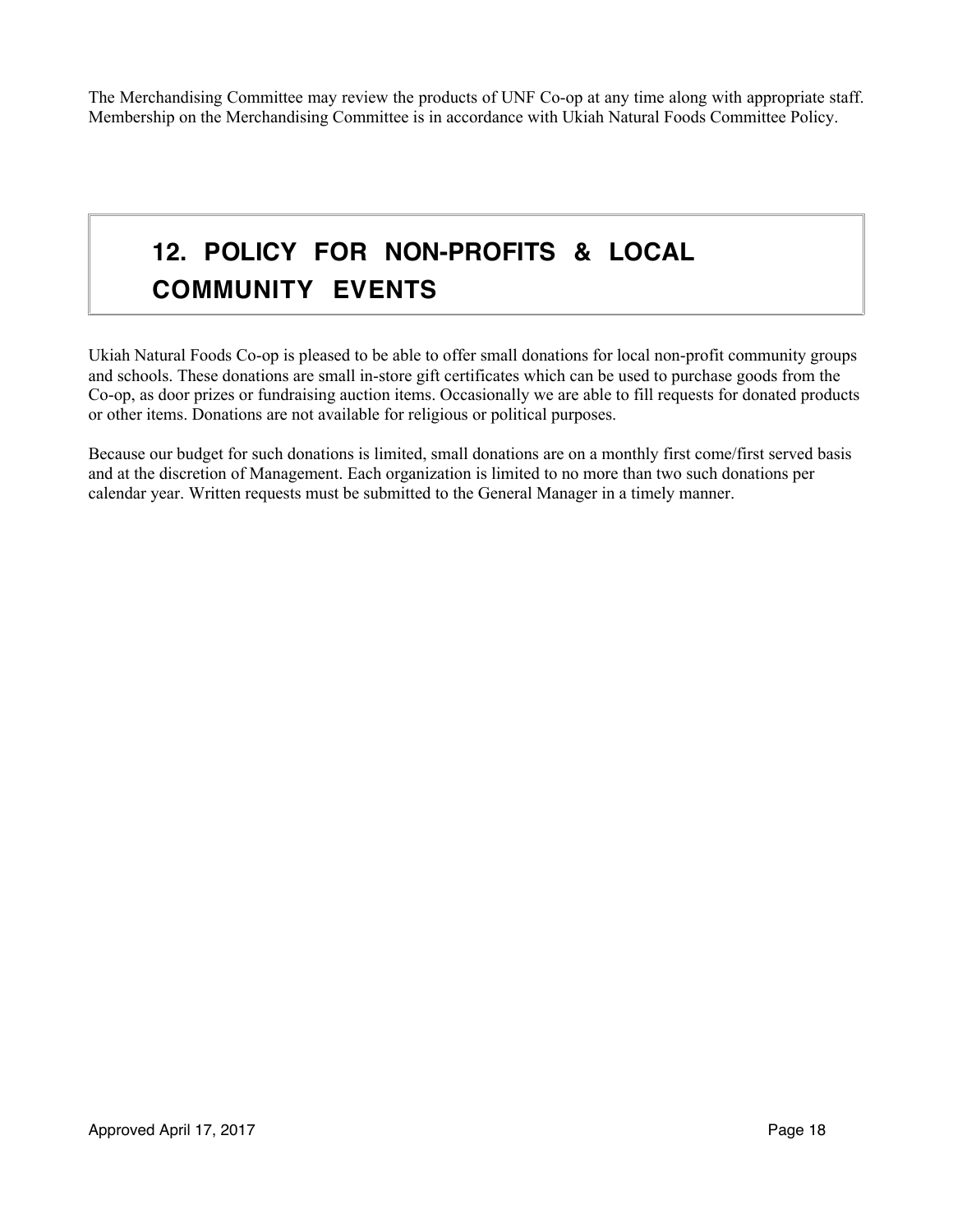## **A. POLICY STATEMENT ON GENETICALLY-MODIFIED ORGANISMS (GMO) IN FOODS**

Under current conditions, there is no product that can be guaranteed GMO free. While organic growers cannot control random pollination, we have a higher confidence in organic growers' and processors' awareness and actions against GMO crops and the GMO industry than we do in conventional crops. In the absence of federally required labeling of products that contain genetically modified organisms, UNF Co-op cannot guarantee that all products we currently carry do not contain genetically engineered organisms.

- We support our customers in exercising choice and personal responsibility in their food buying decisions, and prefer not to dictate food choices.
- We advise our customers that the safest approach to avoiding genetically modified (GMO) ingredients is to buy 100% organic products.
- We make it easy for our customers to find 100% organic products in the store by identifying them with a shelf label that states "100% Organic".
- We are committed to introducing new organic products that become available to us. We actively look for a GMO-free option for product categories, and carry a GMO-free option when it is available.
- We are committed to raising awareness and educating our customers and our community about genetically engineered organisms through newsletter articles, community forums, literature and information in the store.
- We support that manufacturers label their products containing GMO ingredients.

#### **Summary of the USDA Organic Standard:**

The phrases "Organic" or "Certified Organic" on a food product ingredient label indicate that the product or ingredients have been produced and handled in accordance with the USDA Final Organic Rules, which went into effect in October 2002. Every certified organic operation undergoes an annual review process to insure that all standards are being met.

Standards for processing, handling and labeling organic products cover all steps in the process, from receiving organic raw materials, acceptable processing aids and ingredients, appropriate packaging materials and labeling, to cleaning methods, waste disposal, and pest management at processing facilities.

Various additives, for instance, are not allowed in organic processing. These include sulfites, nitrates or nitrites, any ingredient known to contain higher levels of heavy metals or toxic residues than permitted by federal regulation, and any non-agricultural ingredient that is not organically produced unless it is designated as acceptable on the National Organic Standards Board (NOSB).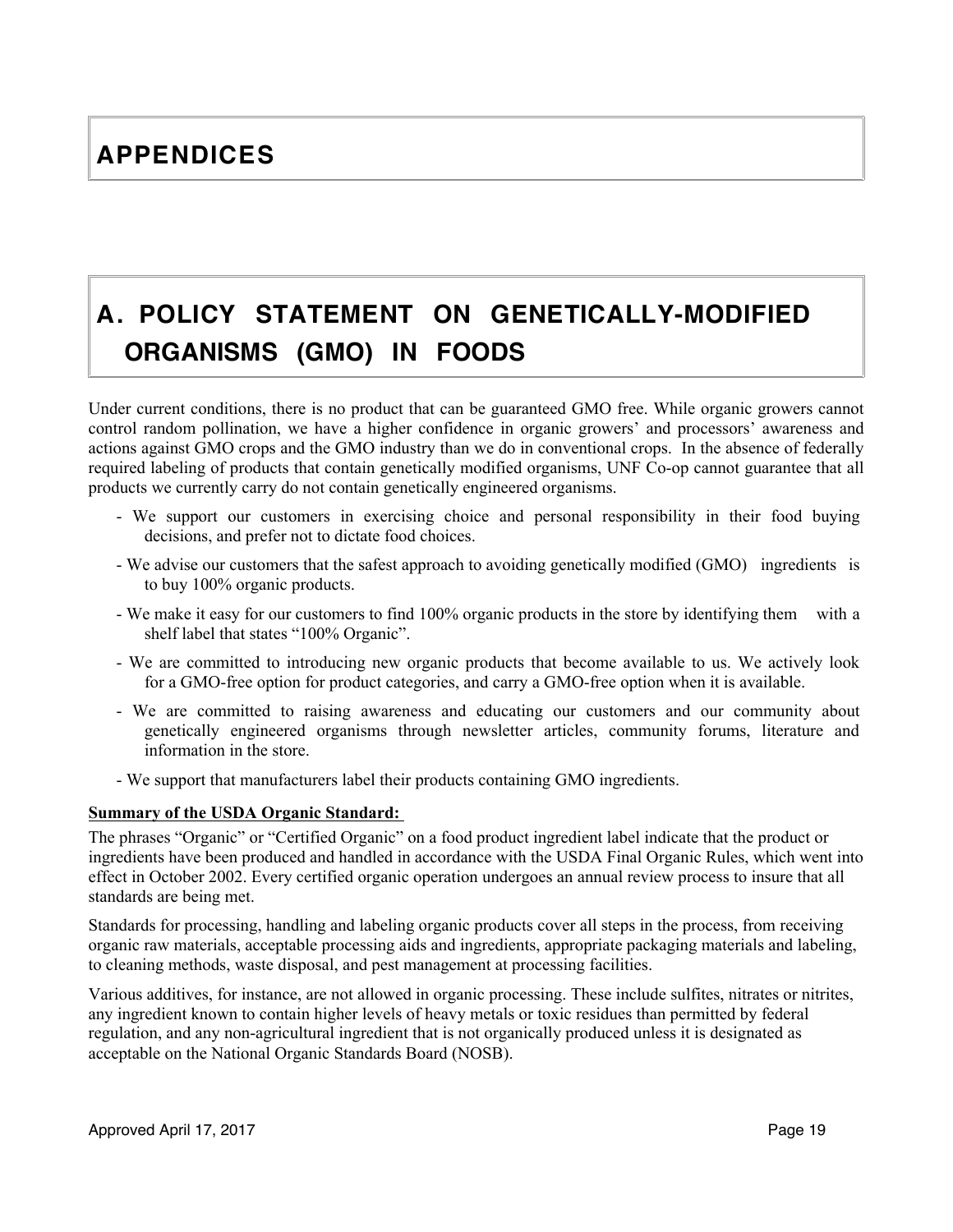#### **Labeling**

The current national organic standards allow four labeling options. The first three categories would prohibit the inclusion of any ingredients produced using genetic engineering, irradiation, or sewage sludge.

- **1. "100 percent organic"** Only products that have been exclusively produced using organic methods will be allowed to carry a label declaring "100 percent organic," excluding salt and water which are considered natural.
- **2. "Organic"** This will signify that 95% of the ingredients (by weight, excluding water and salt) in a processed product that have been produced organically.. The remaining 5% may be nonorganic agricultural products that are not commercially available as organic and/or nonagricultural products that are on the NOSB. Organic products must be processed by a certified organic handler.
- **3. "Made with Organic "** Products with 70 to 95 percent organic ingredients may display "Made with organic <sup>"</sup> [with the specific ingredient or ingredients listed] on the front panel. Organic products must be processed by a certified organic handler.
- **4. "Products with less than 70 percent organic ingredients"** would be allowed to list the specific organic items and their percentages in the ingredient panel only, not on the front product panel.

#### **Packaging**

Organic products cannot be packaged in materials, storage containers or bins that contain anything that is prohibited by NOSB. The reuse of containers that have been in contact with any prohibited substance is not allowed.

#### **Organic Farms:**

- Must implement organic plans with soil building, conservation, nutrient management, pest management, and crop rotation systems;
- Use organic or untreated seeds (not treated with prohibited materials) whenever available;
- Apply no prohibited materials (no synthetic fertilizers, pesticides or GMOs) 3 years prior to certification
- Not use prohibited substances while certified;
- Take steps to protect organic crops from contaminants;
- Not use sewage sludge

#### **Organic Livestock Production must:**

- Implement organic livestock plans, with sound management practices to promote animal health and well-being;
- Provide outdoor access for all animals and access to pasture for ruminants;
- Use 100% organic feed and approved feed supplements;
- Use organic management from last third of gestation, birth or hatching;
- Not use antibiotics, growth hormones or GMOs.

Organic livestock must be fed organic feed. National Organic Standards Board (NOSB) recommends that conventional feed be allowed only if the organic feed supply has been compromised by a national, state, or local weather emergency, or by fire or flood on an organic farm. Growth promoters and hormones, as well as plastic pellets for roughage in feed, are prohibited. Synthetic vitamins and minerals are allowed.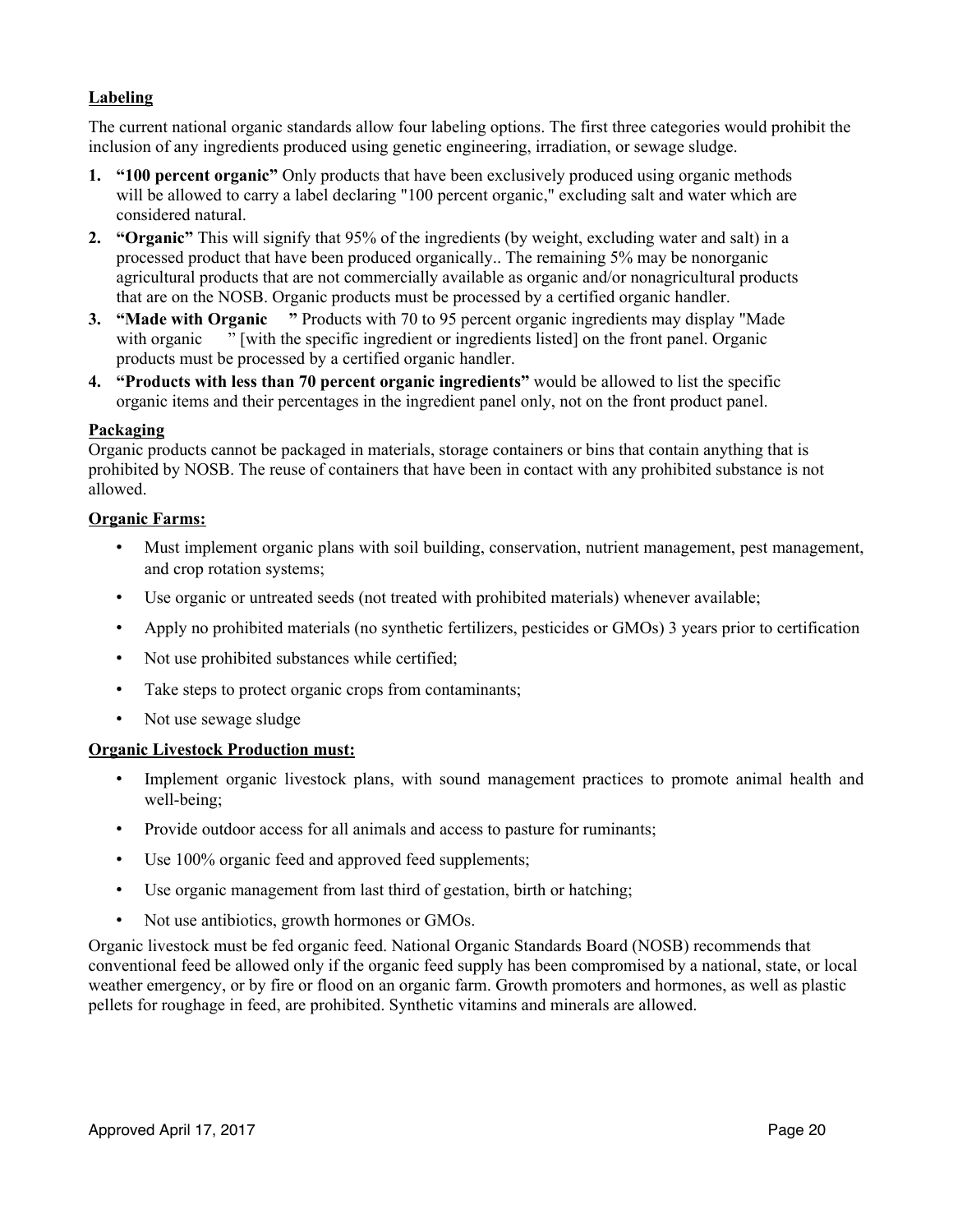### **B. PRODUCT VALUES OVERVIEW**

| <b>UNF</b> emphasizes: |                                                                                                                                                                                                                                                                                                                                                                                                | $UNF$ de-<br>emphasizes:      | <b>UNF</b> does not (knowingly)<br>sell:                                                                                                                                                                                      |
|------------------------|------------------------------------------------------------------------------------------------------------------------------------------------------------------------------------------------------------------------------------------------------------------------------------------------------------------------------------------------------------------------------------------------|-------------------------------|-------------------------------------------------------------------------------------------------------------------------------------------------------------------------------------------------------------------------------|
|                        | Organic products of high overall nutritional value that:                                                                                                                                                                                                                                                                                                                                       |                               | $\bigcirc$ Products that are known to                                                                                                                                                                                         |
|                        | Are produced in our region (see map in Appendix);                                                                                                                                                                                                                                                                                                                                              | ↓<br>Non-organic<br>products. | contain genetically modified<br>ingredients (GMOs).                                                                                                                                                                           |
|                        | Use environmentally friendly production and packaging e.g.:                                                                                                                                                                                                                                                                                                                                    |                               | Products made with<br>hydrogenated or fractionated                                                                                                                                                                            |
|                        | Packaging intended for multiple uses;                                                                                                                                                                                                                                                                                                                                                          |                               | oils.                                                                                                                                                                                                                         |
|                        | minimal or no packaging (for example bulk);<br>recyclable, returnable containers, deposit<br>containers, and recyclable materials for packaging;                                                                                                                                                                                                                                               |                               | <b>S</b> Products that have been<br>irradiated                                                                                                                                                                                |
|                        | production, packaging and use that does not<br>contribute to the destruction or depletion of<br>sensitive ecosystems, such as rain forests, wilderness<br>areas, old growth forests, wetlands, regions containing<br>endangered species or grasslands;<br>manufacture, production, use and disposal without<br>known significant adverse impacts on public health<br>or environmental quality. |                               | O Products produced using<br>hormones such as Bovine<br>Growth Hormone (BGH)<br>$\bigcirc$ Products containing chemical<br>preservatives or additives,<br>artificial sweeteners, artificial<br>colors or flavorings, added or |
|                        | Are free from potentially harmful additives;                                                                                                                                                                                                                                                                                                                                                   |                               | unnaturally occurring<br>hormones, sulfites (except                                                                                                                                                                           |
|                        | Are unrefined;                                                                                                                                                                                                                                                                                                                                                                                 |                               | those used in wine making),<br>and unnaturally occurring<br><b>MSG</b>                                                                                                                                                        |
|                        | Are left in their natural state.                                                                                                                                                                                                                                                                                                                                                               |                               | $\bigcirc$ Synthetically derived                                                                                                                                                                                              |
|                        | Sustainably raised poultry                                                                                                                                                                                                                                                                                                                                                                     |                               | pesticides and fertilizers                                                                                                                                                                                                    |
|                        | Sustainably grown and/or harvested seafood                                                                                                                                                                                                                                                                                                                                                     |                               | O Products packaged in                                                                                                                                                                                                        |
|                        | Organic, pasture-raised meat                                                                                                                                                                                                                                                                                                                                                                   |                               | styrofoam                                                                                                                                                                                                                     |
|                        | Natural cosmetics and body care items                                                                                                                                                                                                                                                                                                                                                          |                               | ODistilled spirits, tobacco or                                                                                                                                                                                                |
| ₼                      | Baby food which is organically-grown and contains no sweeteners,<br>additives, or preservatives                                                                                                                                                                                                                                                                                                |                               | tobacco products<br>○ Products using fluorocarbon                                                                                                                                                                             |
| ₼                      | Ethnic foods and foods which meet the needs of restrictive diets                                                                                                                                                                                                                                                                                                                               |                               | propellants                                                                                                                                                                                                                   |
| ₼                      | Products that provide customers with a choice of sizes and a choice<br>of qualities at different price levels                                                                                                                                                                                                                                                                                  |                               | <b>S</b> Goods made from known<br>toxic materials                                                                                                                                                                             |
| ₼                      | Cooperatively and collectively produced products made by small<br>independent businesses that are:                                                                                                                                                                                                                                                                                             |                               | O Products known to be<br>produced under situations<br>that violate human rights, or<br>products from companies that<br>use animals for testing<br>$\bigcirc$ War toys.                                                       |
|                        | - created using fair labor practices and humane working<br>conditions;<br>created by companies with exemplary family leave policies,<br>child-care assistance, and charity/community support activities;<br>- from countries with good human rights records.                                                                                                                                   |                               |                                                                                                                                                                                                                               |

For more information on these items, see *Section 4.*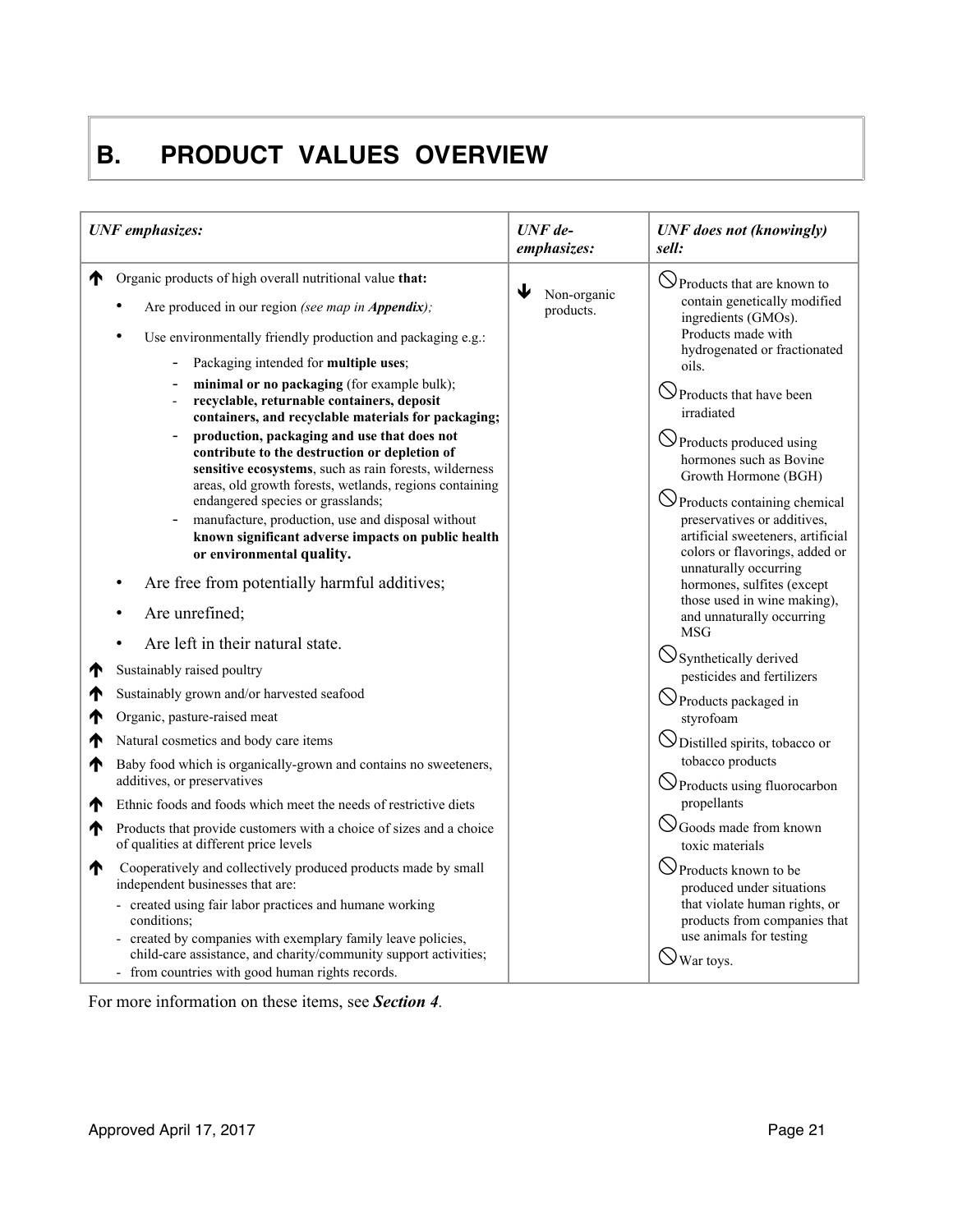## **C. LIST OF BANNED PRODUCTS**

Ukiah Natural Foods Co-op **does not sell:**

! **Products containing** ingredients such as chemical preservatives, chemical additives, artificial sweeteners (for example: aspartame, saccharin), artificial colors or flavorings, added or unnaturally occurring hormones, sulfites (except as used in wine making), and unnaturally occurring MSG.

! **Distilled spirits, tobacco or tobacco products**; Does not include beer, wine and other products with similar alcohol content (for example: cider, mead, etc.); Also does not include tinctures, body care products, and flavorings containing alcohol or other items containing alcohol as a preservative.

! UNF Co-op does not knowingly sell **products that have been irradiated**.

! Products produced using **hormones** such as **Bovine Growth Hormone** (BGH) whenever this is knowable.

! Synthetically derived **pesticides and fertilizers**.

! Products packaged in **styrofoam**.

! Products using **fluorocarbon propellants**.

! Goods from known **toxic materials**.

! Products that are known to be **produced under situations that violate human rights,** or **products from companies that use animals for testing**.

! **War toys.**

### **D. LIST OF EXEMPTED PRODUCTS**

This appendix lists products exempted from the restrictions and merchandising criteria contained within this Merchandising Policy. A list of exempted products and reasons for the exemptions will be available at the store information table.

None at this time